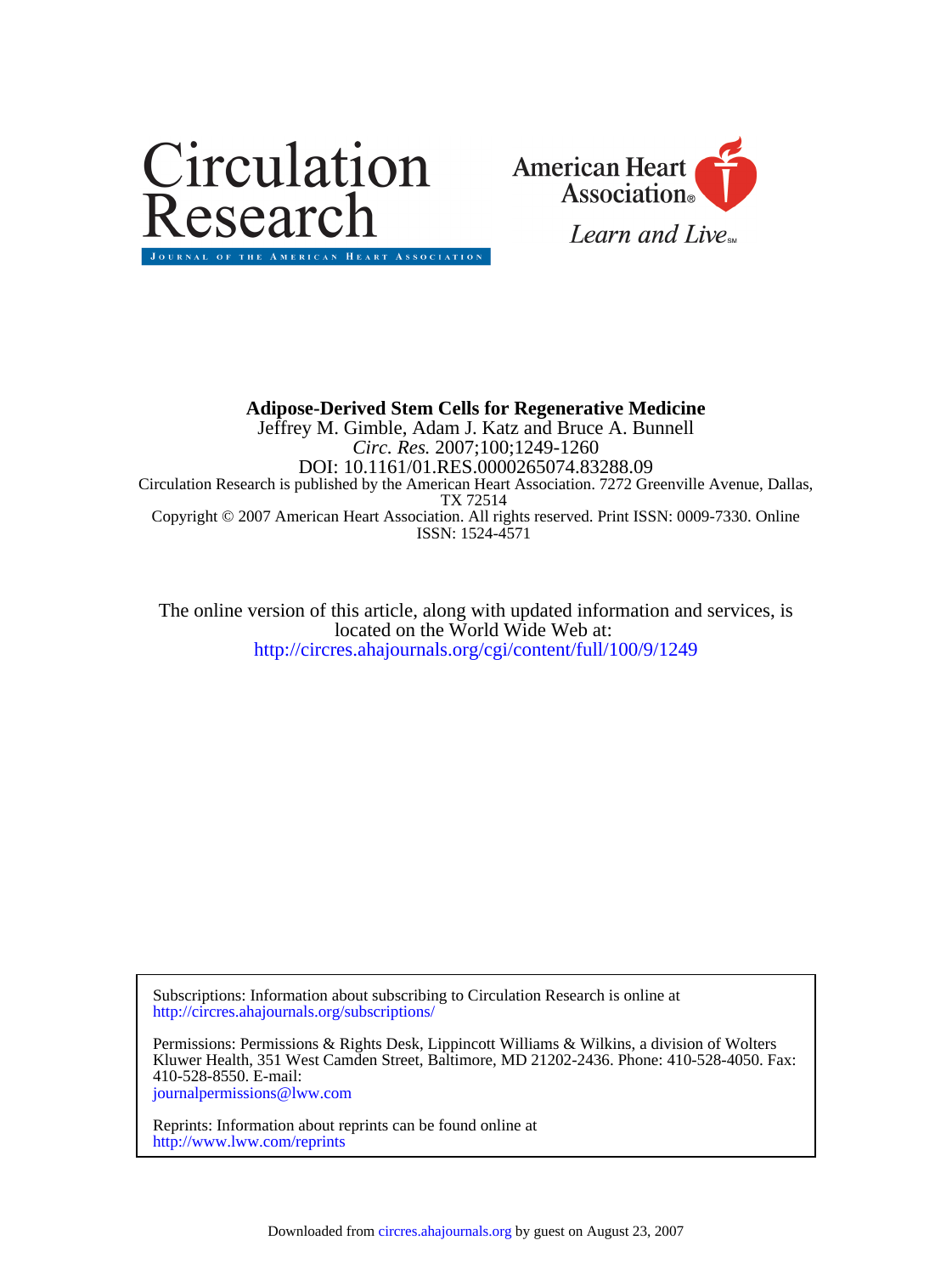## **Reviews**

This Review is part of a thematic series on the **Pathobiology of Obesity**, which includes the following articles:

Adipose-Derived Stem Cells for Regenerative Medicine

Obesity: Energy Metabolism at the Heart of the Problem Lipid Disorders and the Metabolic Syndrome Obesity and Leptin Resistance Adiponectin as a Cardiovascular Protectant

*Gary Lopaschuk, Guest Editor*

# **Adipose-Derived Stem Cells for Regenerative Medicine**

Jeffrey M. Gimble, Adam J. Katz, Bruce A. Bunnell

*Abstract*—The emerging field of regenerative medicine will require a reliable source of stem cells in addition to biomaterial scaffolds and cytokine growth factors. Adipose tissue represents an abundant and accessible source of adult stem cells with the ability to differentiate along multiple lineage pathways. The isolation, characterization, and preclinical and clinical application of adipose-derived stem cells (ASCs) are reviewed in this article. **(***Circ Res***. 2007;100:1249-1260.)**

**Key Words:** adipose tissue ■ adult stem cells ■ bone marrow stromal cell ■ differentiation ■ tissue engineering

Tissue engineering and regenerative medicine is a multidisciplinary science that has evolved in parallel with recent biotechnological advances. It combines biomaterials, growth factors, and stem cells to repair failing organs.1 Material scientists can now fabricate biocompatible scaffolds with a wide range of physical parameters, combining mechanical integrity with high porosity to promote cell infiltration and angiogenesis. Likewise, biochemists can produce highly purified, bioactive cytokines in large quantity, suitable for cell culture and in vivo applications. Despite these advances, the availability of stem cells remains a challenge for both scientists and clinicians pursuing regenerative medicine.

By definition, a stem cell is characterized by its ability to self-renew and its ability to differentiate along multiple lineage pathways. Ideally, a stem cell for regenerative medicinal applications should meet the following criteria2:

- 1. Can be found in abundant quantities (millions to billions of cells)
- 2. Can be harvested by a minimally invasive procedure
- 3. Can be differentiated along multiple cell lineage pathways in a regulatable and reproducible manner.
- 4. Can be safely and effectively transplanted to either an autologous or allogeneic host
- 5. Can be manufactured in accordance with current Good Manufacturing Practice guidelines

This review focuses on human subcutaneous adipose tissue depots as a potential source of adult or somatic stem cells; when cells derived from experimental animal models are discussed, their specie of origin will be identified. With the increased incidence of obesity in the United States and abroad, subcutaneous adipose tissue is abundant and readily accessible.3 Approximately 400,000 liposuction surgeries are performed in the United States each year.<sup>4</sup> These procedures yield anywhere from 100 mL to  $>$ 3 L of lipoaspirate tissue.4 This material is routinely discarded. As discussed below, adipose-derived stem cells are multipotent and hold promise for a range of therapeutic applications. Just as individuals around the world altruistically participate in "blood drives" to donate their circulatory cells for the medical treatment of others, future citizens may undergo liposuction to remove excess adipose tissue in "fat drives."

*Circulation Research* **is available at http://circres.ahajournals.org DOI: 10.1161/01.RES.0000265074.83288.09**

Original received January 14, 2007; revision received March 8, 2007; accepted March 14, 2007.

From the Stem Cell Biology Laboratory and Clinical Nutrition Research Unit, Pennington Biomedical Research Center (J.M.G.), Louisiana State University System, Baton Rouge; Department of Plastic and Maxillofacial Surgery (A.J.K.), University of Virginia, Charlottesville; and Tulane University Primate Research Center (B.A.B.), Covington, La.

Correspondence to Dr Jeffrey Gimble, Pennington Biomedical Research Center, 6400 Perkins Rd, Baton Rouge 70808. E-mail gimblejm@pbrc.edu © 2007 American Heart Association, Inc.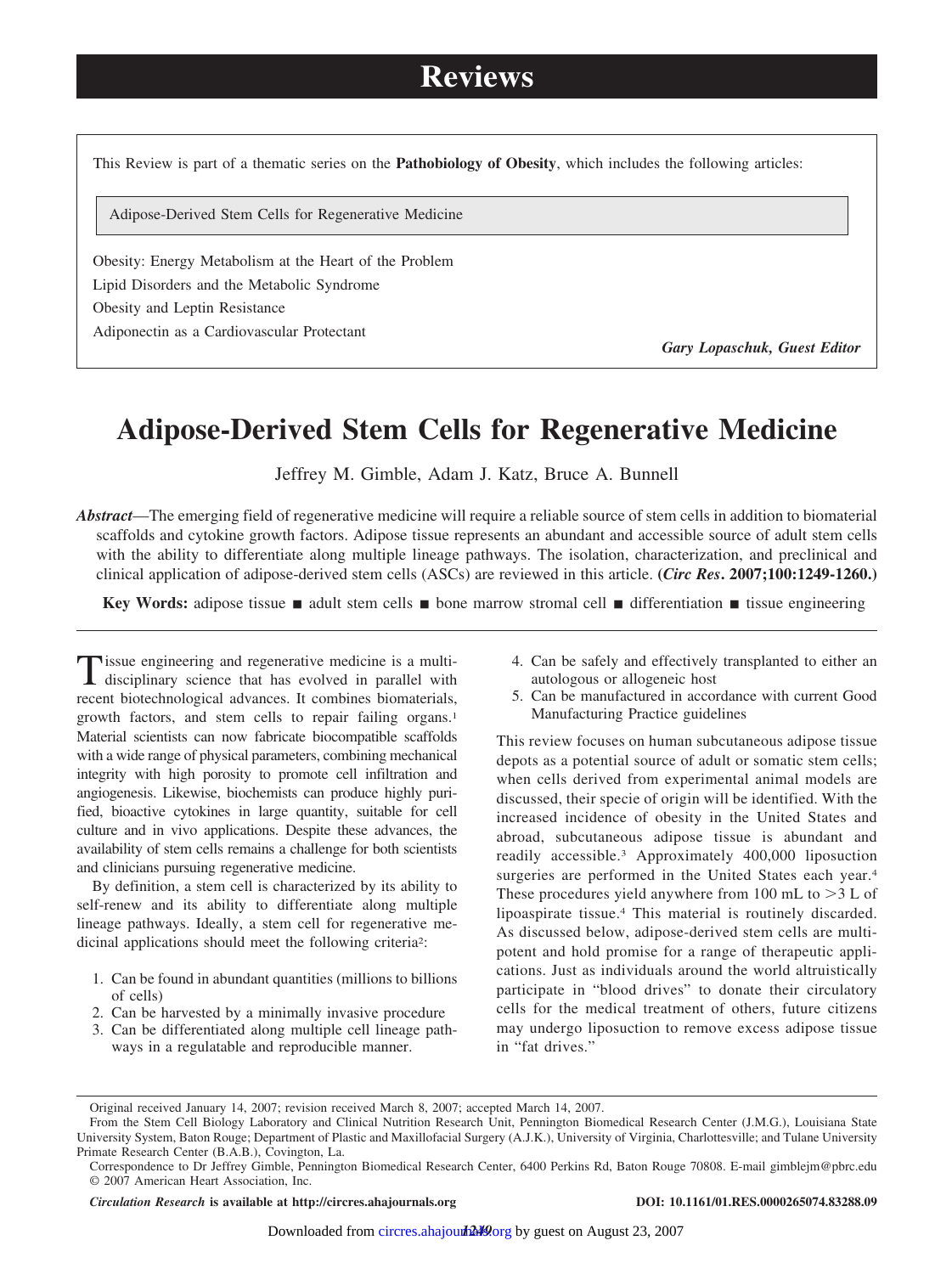## **Nomenclature and the Name of a Rose**

In common with many rapidly developing fields, a variety of names have been used to describe the plastic adherent cell population isolated from collagenase digests of adipose tissue. Each of the following terms has its merits: adiposederived stem/stromal cells (ASCs), adipose-derived adult stem (ADAS) cells, adipose-derived adult stromal cells, adipose-derived stromal cells (ADSCs), adipose stromal cells (ASCs), adipose mesenchymal stem cells (AdMSCs), lipoblast, pericyte, preadipocyte, and processed lipoaspirate (PLA) cells. Nevertheless, the different names lend confusion to the literature. To address this issue, the International Fat Applied Technology Society reached a consensus to adopt the term "adipose-derived stem cells" (ASCs) to identify the isolated, plastic-adherent, multipotent cell population. This review adheres to this nomenclature and advocates its use by others. Recognizing the validity of the term "stem cell" may be questioned; it is accepted that some investigators will use the acronym to mean "adipose-derived stromal cells."

## **Lessons From Pathology: Why Would We Think Fat Has Any Stem Cells?**

## **Progressive Osseous Heteroplasia**

Human pathologies support the concept that adipose tissue contains multipotent progenitor cells. Children with a rare disease known as progressive osseous heteroplasia (POH) present to clinicians as a result of symptoms related to the formation of ectopic bone within their subcutaneous adipose layer of their skin.<sup>5–7</sup> Histological analysis of these lesions demonstrates the presence of osteoblasts and chondrocytes in addition to adipocytes.5 POH is an autosomal dominant inherited defect associated with mutations in the GNAS1 gene, responsible for the coupling of transmembrane hormone receptors to adenylate cyclase. Epigenetic influences determine how the mutation of the gene is manifested. Imprinting of the gene attributed to a paternal inheritance of an inactive GNAS1 allele causes POH, whereas maternal inheritance causes pseudopseudohypoparathyroidism.<sup>8-12</sup> Thus, an "inborn metabolic error" implies that adipose tissue– derived stem cells are "tripotent," with the capability of adipogenic, chondrogenic, and osteogenic differentiation potential.

#### **Lipomas and Liposarcomas**

Various soft tissue tumors lend further weight to the existence of adipose-derived stem cells. Lipomas and liposarcomas are the most common diagnoses of soft tissue tumors presenting in a clinical setting. Often, these tumors occur in subcutaneous or visceral adipose depots and proliferate slowly. The lipid content of benign lipomas and well differentiated liposarcomas is comparable to that seen in normal adipose tissue. This contrasts to myxoid and dedifferentiated liposarcomas, which contain less triglyceride.13 Using noninvasive nuclear magnetic resonance detection, these distinctions can be used for diagnostic purposes. The quintessential nuclear hormone receptor associated with adipogenesis, peroxisome proliferator-activated receptor (PPAR) $\gamma$ , can be found in all histological grades of liposarcomas. Ligands for the PPAR $\gamma$  transcription factor include natural (long-chain fatty acids, prostaglandin J2) and synthetic (thiazolidinedione) compounds,14 and, in vitro, these agents can induce liposarcomaderived cells to differentiate into adipocytes.15 Based on these observations, physicians have used oral thiazolidinediones to treat patients with liposarcomas, thereby reducing cell proliferation and increasing expression of adipocyte gene markers.16,17 Although it remains to be determined whether ligand-induced adipogenesis is an effective chemotherapy for patients with liposarcoma, the work is consistent with the hypothesis that liposarcomas derive from a stem cell progenitor.

## **Obesity**

Obesity presents further evidence supporting the existence of stem cells within adipose depots. Throughout the world, the incidence of overweight and obese individuals has grown at alarming rates. Multiple factors may contribute to this epidemic at the genetic, epigenetic, and behavioral levels. In vivo models of adipogenesis suggest that the mature adipocyte is a terminally differentiated cell, with limited capacity for proliferation and replication.<sup>18-20</sup> Nevertheless, radioactive tracer studies have found that the turnover rate for cells within adipose depots ranges between 6 to 15 months in humans and rodents.19,20 Presumably, a stem cell population within adipose tissue is responsible for replacing mature adipocytes through the lifetime of the individual. Some scientists have proposed that a homeostatic mechanism or "adipostat" maintains the total adipose tissue volume at a constant level.21 With rapid weight loss resulting from dieting, exercise, or liposuction, the adipostat operates to return the total adipose tissue volume of an individual back to its initial level.22 For example, the removal of a fat pad in rats signals the generation of new adipose tissue.22 This occurs not only through an increase in the volume of preexisting adipocytes but also through the generation of new adipocytes from a progenitor or stem cell pool.

## **Isolation Procedure and Characterization**

## **Macro- and Micro-considerations**

Adipose tissue derives from the mesodermal layer of the embryo and develops both pre- and postnatally.23,24 Microscopically, the earliest evidence of adipocytes in humans takes place during the second trimester. Likewise, in porcine embryos, monoclonal antibodies have identified preadipocytes between days 50 to 70 of gestation.25,26 This coincides with the appearance of fibroblastic cells containing an abundant endoplasmic reticulum, a high nuclear/cytoplasm ratio, perinuclear localization of mitochondria, and the presence of lipid vacuoles. With maturation, the adipocytes exhibit multilocular or unilocular lipid accumulations. The microscopic location of the adipogenic progenitor cells remains controversial, as reflected by the multiple names applied to these cells over the years. It remains to be proven whether the origin of the cells correlates with the endothelial, pericyte, or stromal compartments.<sup>25,26</sup> Certainly, preadipocytes and endothelial cells share common surface antigens, consistent with a common origin.<sup>25,26</sup> The adipocyte progenitor could prove to be a "colony-forming-unit fibroblast" (CFU-F)<sup>27</sup>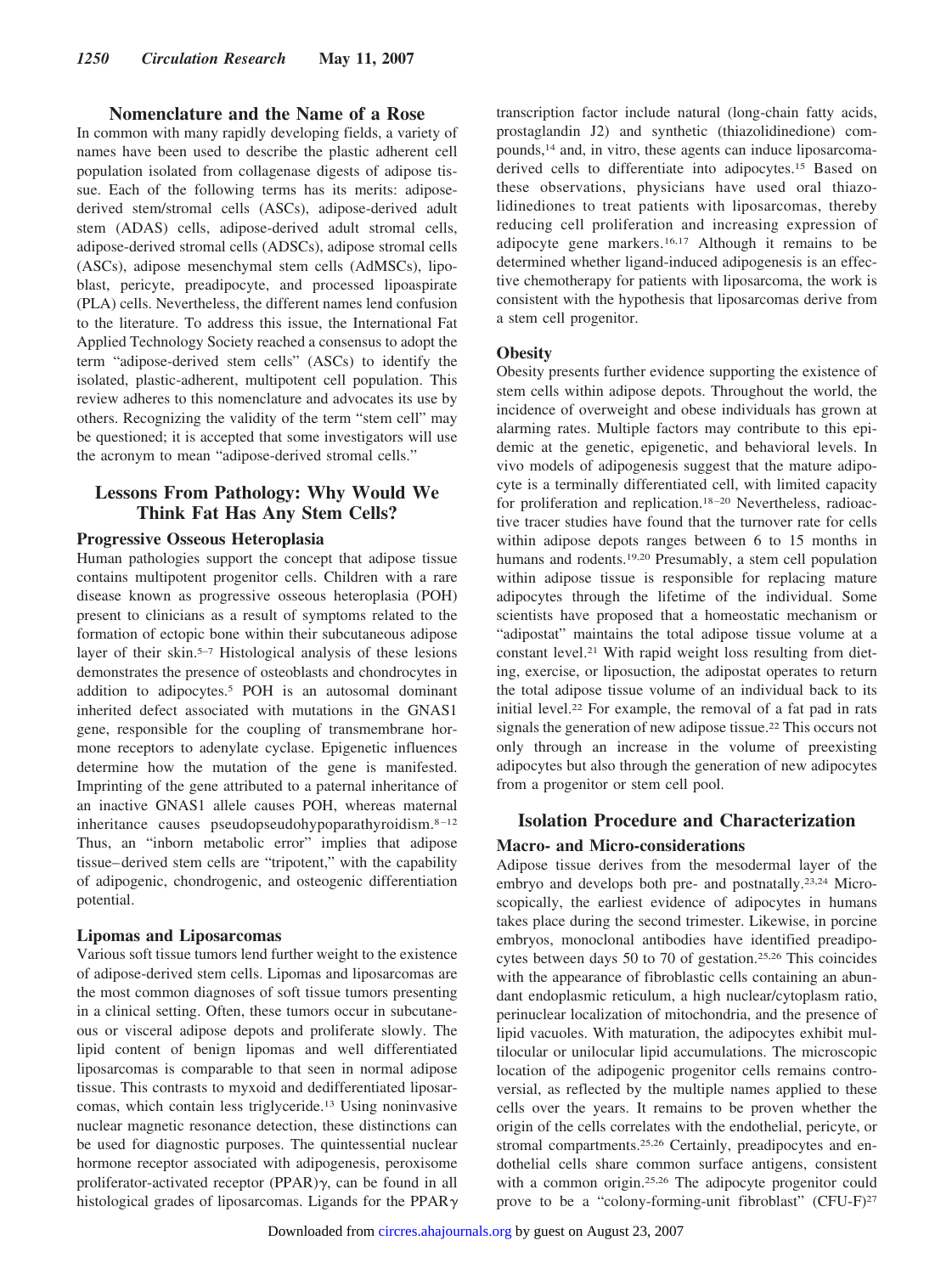derived from the bone marrow and distributed through the circulation.<sup>28,29</sup> Castro-Malaspina et al<sup>27</sup> originally introduced the concept of a circulating bone marrow– derived fibroblast more than 25 years ago, using the pioneering in vitro CFU-F assay. Recent studies by Crossno et al have used genetically engineered murine models to track transplanted marrowderived cells.28 They find that cells similar to the CFU-F can integrate and differentiate into adipocytes within extramedullary adipose depots in response to a thiazolidinedione treatment or a high-fat diet.28 The contribution of these circulating cells to the overall growth and development of adipose tissue will require further investigation.

Macroscopically, at least 5 different types of adipose tissue exist: bone marrow, brown, mammary, mechanical, and white. Each serves a distinct biological function. In the bone marrow, adipose tissue serves both a passive and active role. It occupies space no longer required for hematopoiesis and serves as an energy reservoir and cytokine source for osteogenic and hematopoietic events. Brown adipose tissue is thermogenic, generating heat through the expression of a unique uncoupling protein that short circuits the mitochondrial pH gradient. Whereas brown adipose tissue is found around the major organs (heart, kidney, aorta, gonads) in the newborn infant, it disappears as humans mature. Mammary adipose tissue provides nutrients and energy during lactation and is regulated, in part, by pregnancy-associated hormones. Mechanical adipose depots, such as the retroorbital and palmar fat pads, provide support to the eye, hand, and other critical structures. Finally, white adipose tissue serves to store energy and provide insulation. There is now a greater appreciation of the role of white and other adipose tissues as an endocrine organ in its own right. Adipose secretion of adiponectin, leptin, resistin, and other adipokines exerts systemic physiological and pathological effects.

Although studies are limited, adipose depot specific differences appear to exist with respect to stem cell content. Whereas multipotent stem cells are abundant within murine white adipose tissue, their numbers and differentiation potential are reduced in brown adipose tissue.30 In humans, differences in stem cell recovery have been noted between subcutaneous white adipose tissue depots, with the greatest numbers recovered from the arm as compared with the thigh, abdomen, and breast.30a Furthermore, it is well established that differences exist with respect to preadipocyte and endothelial cell numbers between subcutaneous and omental white adipose depots in human subjects.31 It remains to be determined as to which human adipose tissue depot should be harvested for optimal stem cell recovery.

## **Cell Isolation and Mechanical Devices**

The initial methods to isolate cells from adipose tissue were pioneered by Rodbell<sup>32,33</sup> and Rodbell and Jones<sup>34</sup> in the 1960s. They minced rat fat pads, washed extensively to remove contaminating hematopoietic cells, incubated the tissue fragments with collagenase, and centrifuged the digest, thereby separating the floating population of mature adipocytes from the pelleted stromal vascular fraction (SVF) (Figure). The SVF consisted of a heterogeneous cell population, including circulating blood cells, fibroblasts, pericytes,





Processing of lipoaspirate and isolation of adipose-derived stem cells.

and endothelial cells as well as "preadipocytes" or adipocyte progenitors.32–34 The final isolation step selected for the plastic adherent population within the SVF cells, which enriched for the "preadipocytes." Subsequently, this procedure has been modified for the isolation of cells from human adipose tissue specimens.35–39 Initially, fragments of human tissue were minced by hand; however, with the development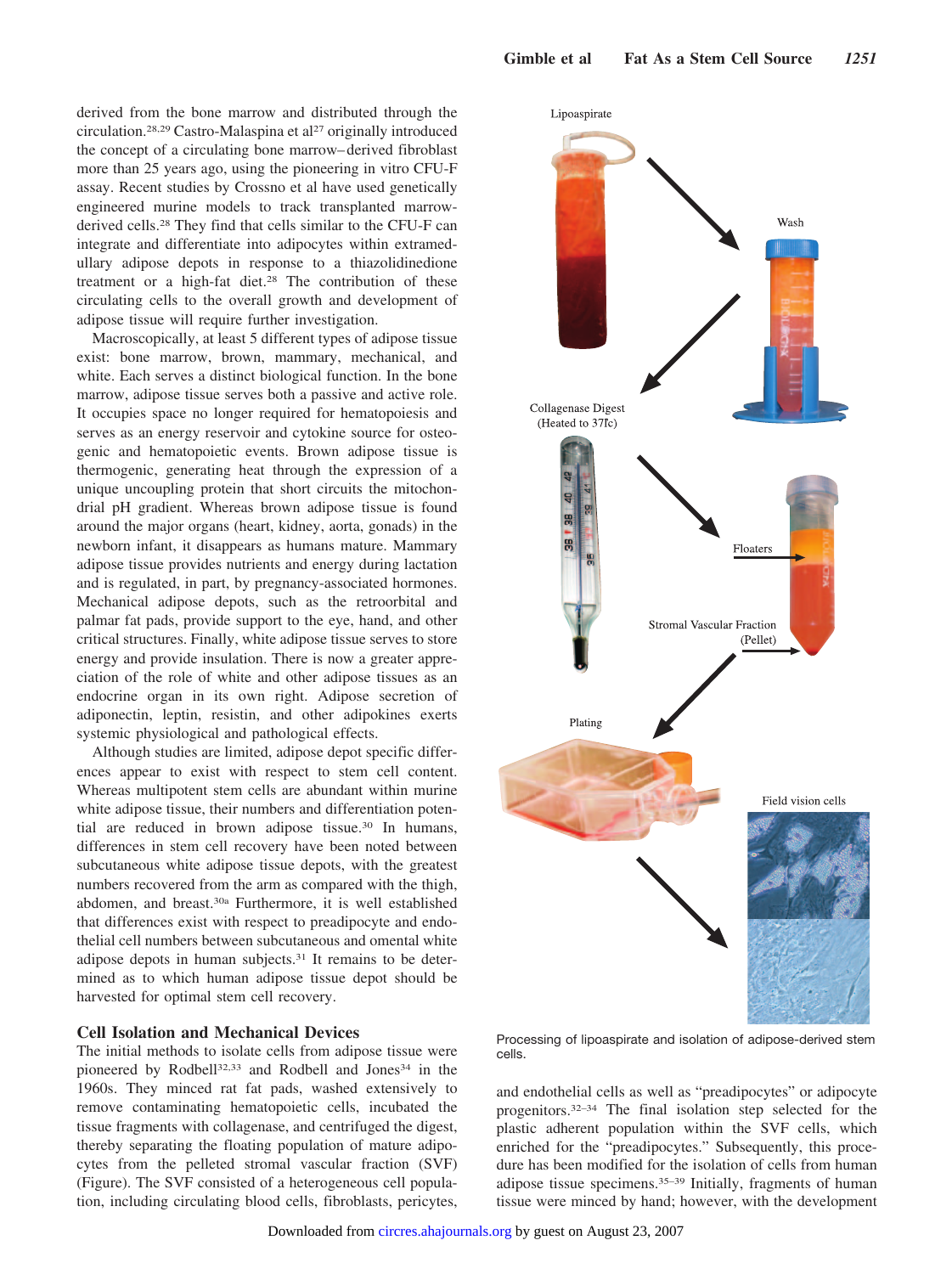| Antigen Category                  | Surface-Positive Antigens                                                                                                          | Surface-Negative Antigens                                                                                                                |  |
|-----------------------------------|------------------------------------------------------------------------------------------------------------------------------------|------------------------------------------------------------------------------------------------------------------------------------------|--|
| Adhesion molecules                | CD9 (tetraspan), CD29 ( $\beta_1$ integrin), CD49 days ( $\alpha_4$ integrin), CD54<br>(ICAM-1), CD105 (endoglin), CD166 (ALCAM)   | CD11b ( $\alpha_b$ integrin), CD18 ( $\beta_2$ integrin), CD50 (ICAM-3),<br>CD56 (NCAM), CD62 (E-selectin), CD104 ( $\alpha_4$ integrin) |  |
| Receptor molecules                | CD44 (hyaluronate), CD71 (transferrin)                                                                                             | CD <sub>16</sub> (Fc receptor)                                                                                                           |  |
| Enzymes                           | CD10 (common acute lymphocytic leukemia antigen), CD13<br>(aminopeptidase), CD73 (5' ecto-nucleotidase), aldehyde<br>dehydrogenase |                                                                                                                                          |  |
| Extracellular matrix molecules    | CD90 (Thy1); CD146 (Muc18); collagen types I and III; osteopontin;<br>osteonectin                                                  |                                                                                                                                          |  |
| Cytoskeleton                      | $\alpha$ -smooth muscle actin, vimentin                                                                                            |                                                                                                                                          |  |
| Hematopoietic                     |                                                                                                                                    | CD14, CD31, CD45                                                                                                                         |  |
| Complement cascade                | CD55 (decay-accelerating factor), CD59 (protectin)                                                                                 |                                                                                                                                          |  |
| <b>Histocompatibility Antigen</b> | HLA-ABC                                                                                                                            | <b>HLA-DR</b>                                                                                                                            |  |
| Stem cell                         | CD34, ABCG2                                                                                                                        |                                                                                                                                          |  |
| Stromal                           | CD29, CD44, CD73, CD90, CD166                                                                                                      |                                                                                                                                          |  |

See Refs 50 –52, 56, and 57.

of liposuction surgery, this procedure has been simplified. During tumescent liposuction, plastic surgeons infuse the subcutaneous tissues with a saline solution containing anesthetic and/or epinephrine via a cannula and then remove both the liquid and tissue under suction.40 The procedure generates finely minced tissue fragments, the size of which depends on the dimensions of the cannula. Independent studies have determined that liposuction aspiration alone does not significantly alter the viability of isolated SVF cells.<sup>41-43</sup> Indeed, adherent stromal cells with characteristics of adipocyte progenitors can be found directly within the liposuction aspiration fluid, as well as in SVF derived from the tissue fragment digests.44 However, when ultrasound-assisted liposuction is performed, the number of cells recovered from tissue digests is reduced, as is their proliferative capacity.43 The recovery of ASCs can be improved further by manipulating the centrifugation speed.45 Investigators have achieved optimal cell recovery using a centrifugation speed of 1200*g* based on the subsequent formation of a human-derived adipose tissue depot following implantation in an immunodeficient murine model.45

The cell isolation process requires the manipulation of large volumes of lipid-laden cells, presenting potential risks to equipment and personnel. To facilitate the process, several groups have fabricated devices to automate the cell isolation.4,46 One approach uses a "bag within a bag." The suctioned aspirate flows through a central bag that automatically sieves the tissue while draining away the aspiration fluid. Subsequently, the trapped tissue can be washed and further manipulated.4 Others have developed a closed, rotating, controlled temperature incubator capable of collagenase digesting and separating up to one liter of tissue at a time.46 These prototypes may one day lead to commercially available manufactured devices for large scale, automated adipose tissue manipulation and cell isolation suitable for clinical applications.

## **Immunophenotype**

Multiple independent groups have examined the surface immunophenotype of ASCs isolated from human and other species (Table 1).44,47–51-58 The expression profile changes as a function of time in passage and plastic adherence.56,57 After 2 or more successive passages in culture, the ASCs express characteristic adhesion and receptor molecules, surface enzymes, extracellular matrix and cytoskeletal proteins, and proteins associated with the stromal cell phenotype. Despite any differences in the isolation and culture procedures, the immunophenotype is relatively consistent between laboratories (Table 1). Indeed, the surface immunophenotype of ASCs resembles that of bone marrow– derived mesenchymal stem or stromal cells (MSCs)<sup>59</sup> and skeletal muscle-derived cells.60 Direct comparisons between human ASC and MSC immunophenotypes are  $>90\%$  identical.<sup>52</sup> Consistent with this, the 2 cell populations display similar mitogen-activated protein kinase phosphorylation in response to tumor necrosis factor- $\alpha$ , lipolytic responses to  $\beta$ -adrenergic agents, and adiponectin and leptin secretion following adipogenesis.61,62 Nevertheless, differences in surface protein expression have been noted between ASCs and MSCs. For example, the glycoprotein CD34 is present on human ASCs early in passage but has not been found on MSCs.57,59 Not all differences reported in the literature for specific markers are necessarily valid. The Stro-1 antigen, a classic bone marrow MSC-associated surface antigen,63 was reported as both absent<sup>50</sup> and present<sup>52</sup> on human ASCs. Differences in Stro-1 antibody sources and detection methods (flow cytometry versus immunohistochemistry) could account for this apparent discrepancy in findings.

Identification of the ASC surface immunophenotype has provided a mechanism to enrich or purify the stem cell population directly from the heterogeneous SVF cells.<sup>64-66</sup> Investigators have used immunomagnetic beads or flow cytometry to both positively and negatively select for a subpopulation of cells within the SVF. For example, endothelial progenitors can be removed by negatively selecting for cells expressing CD31 or platelet endothelial cell adhesion molecule-1.<sup>58,64-67</sup> Likewise, positive selection has been performed using CD34 and other antigens. One group working with human adipose tissue has demonstrated that the CD34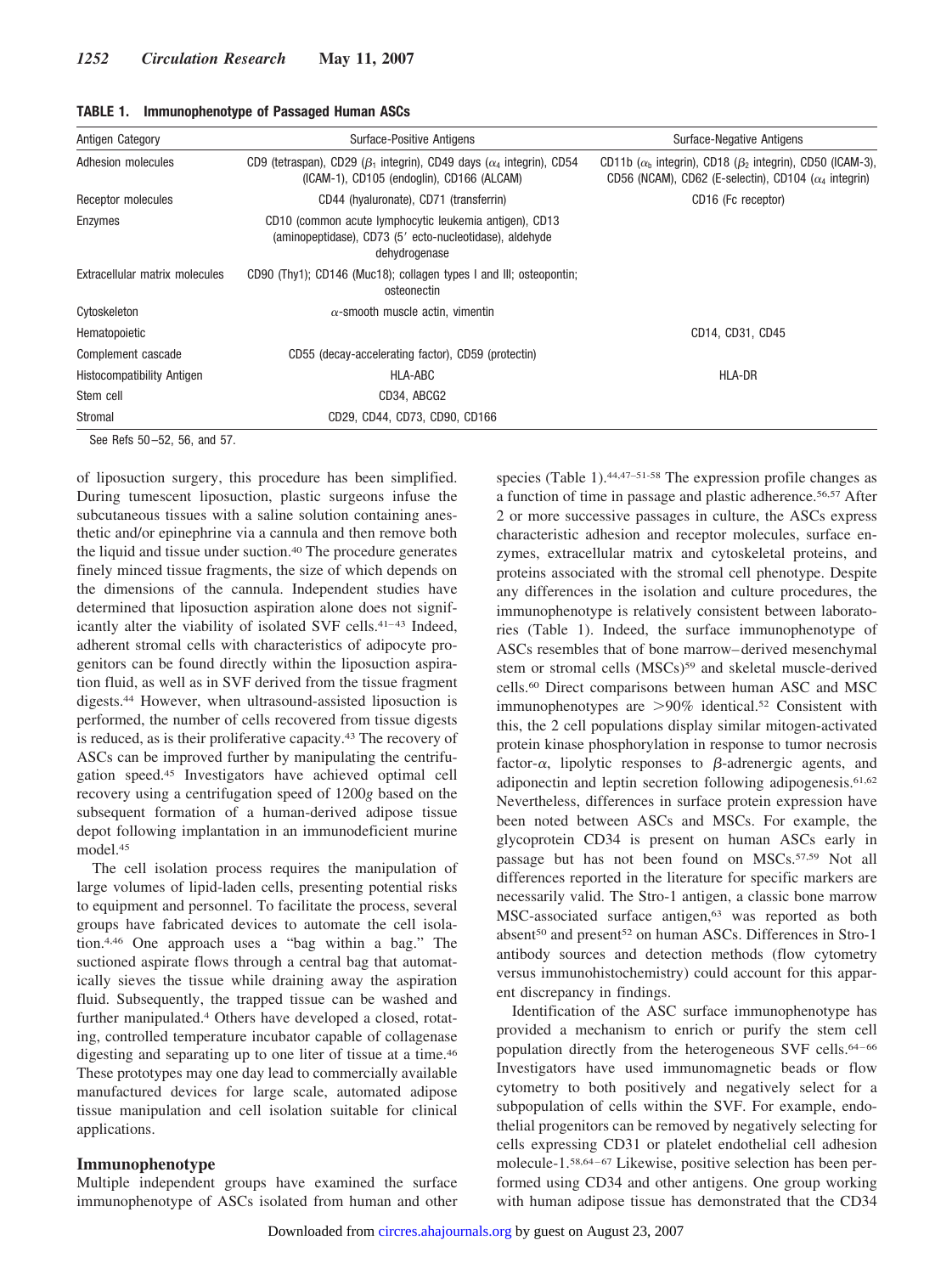| Cell Lineage  | Inductive Factors                                                                                                                       | References    |
|---------------|-----------------------------------------------------------------------------------------------------------------------------------------|---------------|
| Adipocyte     | Dexamethasone, isobutyl methylxanthine, indomethacin, insulin, thiazolidinedione                                                        | 118, 120      |
| Cardiomyocyte | Transferrin, IL-3, IL-6, VEGF                                                                                                           | 91, 96        |
| Chondrocyte   | Ascorbic acid, bone morphogenetic protein 6, dexamethasone, insulin, transforming growth factor- $\beta$                                | 120, 121, 140 |
| Endothelial   | Proprietary medium (EGM-2-MV; Cambrex) containing ascorbate, epidermal growth factor, basic<br>fibroblast growth factor, hydrocortisone | 65, 98, 99    |
| Myocyte       | Dexamethasone, horse serum                                                                                                              | 120, 136      |
| Neuronal-like | Butylated hydroxyanisole, valproic acid, insulin                                                                                        | 127, 128, 141 |
| Osteoblast    | Ascorbic acid, bone morphogenetic protein 2, dexamethasone, 1,25 dihydroxy vitamin $D_3$                                                | 120, 132, 142 |

#### **TABLE 2. ASC Differentiation Potential**

positive SVF cell population contained the ASCs.<sup>65,66</sup> Species variations may exist; however, studies of murine adipose tissue found that the CD34-negative SVF population was enriched for ASCs based on an in vitro differentiation and in vivo ischemia reperfusion assays.58,68

#### **Transcriptome and Proteome**

Gene microarrays studies analyzing the transcriptomes of undifferentiated human ASCs and bone marrow– derived MSCs have been reported by independent laboratories.55,69,70 An analysis of a panel of 28 genes was not significantly different between the 2 cell types.<sup>69</sup> A more comprehensive comparison using Affymetrix gene chips has determined that human ASCs and MSCs share a common transcriptome<sup>71</sup> (R. Izadpanah, B. Bunnell, C. Kriedt, unpublished observation, 2006). The correlation coefficient between the transcriptomes of ASCs and MSCs derived from multiple donors was approximately 50%; this compares to an average correlation coefficient of 71% and 64% between individual donors within the ASC and MSC groups, respectively.<sup>70</sup> The ASCs and MSCs derived from both human and rhesus monkeys express stem cell–associated gene markers, including Oct4, Rex1, and Sox2.72 Overall, these data suggest that ASC and MSC display distinct but similar expression profiles based on mRNA analyses.

Analyses of the ASC and adipocyte proteome by mass spectrometry and other approaches have documented the identity of 200 proteins in both the undifferentiated and adipose differentiated cells.73–79 The human ASC proteome shares features in common to that reported for fibroblasts, MSCs, and other lineages.74,80,81 A direct comparison of ASC and MSC proteomes based on 2D gel electrophoresis has identified 19 individual proteins with  $>1.5$ -fold differences (R. Izadpanah, B. Bunnell, C. Kriedt, I. Kheterpal, A. White, unpublished observation, 2006).

## **Cell Proliferation and Culture**

In vitro, ASCs display a cell doubling time of 2 to 4 days, depending on the culture medium and passage number.<sup>56,72</sup> The ASCs maintain their telomere length with progressive passage in culture<sup>72,82</sup>; however, reports differ as to whether the telomerase activity of the ASCs is maintained,<sup>82</sup> decreased with progressive passage,72 or absent.55 Interspecies variation does occur; the characteristics of human and rhesus ASCs are similar but not identical.72 With prolonged passage for  $>4$  months, human ASCs have been observed to undergo malignant transformation.83 In at least one laboratory, serially passaged ASCs displayed karyotypic abnormalities at a frequency of  $>30\%$  and, when implanted into immunodeficient mice, formed tumors at a frequency of 50%.83 These findings indicate that caution should be exercised in the manipulation and culture of the adipose-derived cells. As is discussed below, safety testing for any clinical ASC products will need to include karyotype analysis as well as in vitro and in vivo tumorigenesis assays.

## **Mechanisms of Potential Utility: How Do ASCs work?**

Investigators have postulated a number of nonexclusive mechanisms through which ASCs can be used to repair and regenerate tissues. First, ASCs delivered into an injured or diseased tissue may secrete cytokines and growth factors that stimulate recovery in a paracrine manner. The ASCs would modulate the "stem cell niche" of the host by stimulating the recruitment of endogenous stem cells to the site and promoting their differentiation along the required lineage pathway. In a related manner, ASCs might provide antioxidants chemicals, free radical scavengers, and chaperone/heat shock proteins at an ischemic site. As a result, toxic substances released into the local environment would be removed, thereby promoting recovery of the surviving cells. Exciting studies have suggested that transplanted bone marrow– derived MSCs can deliver new mitochondria to damaged cells, thereby rescuing aerobic metabolism.84 It may develop that similar studies in ASCs will uncover a comparable ability to contribute mitochondria. A final mechanism is to differentiate ASCs along a desired lineage, as described in the following sections and Table 2.

In all contexts, it is important to consider the potential use of both autologous and allogeneic ASCs. Autologous ASCs offer advantages from regulatory, histocompatibility, and infectious perspectives. As seen with blood cell products, it is often not feasible for an individual patient to provide his or her own therapeutic cell product. Recent studies support further evaluation of allogeneic ASC transplantation. Independent studies from 3 laboratories have determined that passaged human ASCs, as opposed to freshly isolated SVF cells, reduce their expression of surface histocompatibility antigens and no longer stimulate a mixed lymphocyte reaction when cocultured with allogeneic peripheral blood monocytes.<sup>57,85,86</sup> Like bone marrow–derived MSCs,<sup>87</sup> the ASCs actually suppress immunoreactions.57,85 This indicates that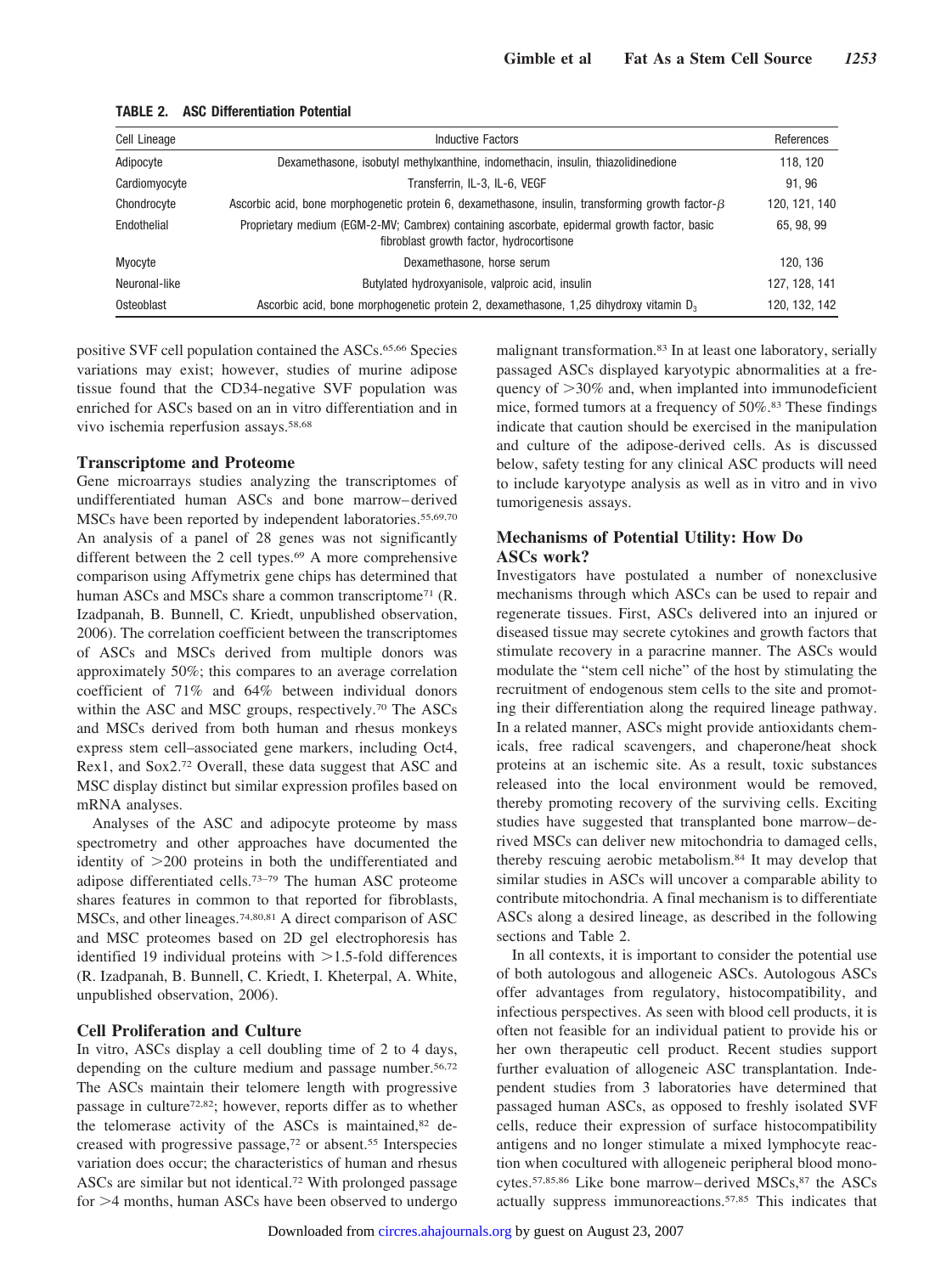the ASCs may not elicit a cytotoxic T-cell response in vivo. The hypothesis that transplanted allogeneic ASCs will not elicit a robust immune response and subsequent rejection needs independent and comprehensive testing. If correct, such a finding would have a profound impact on the application of ASCs in regenerative medicine. The ability to transplant allogeneic ASCs will reduce the cost of cell therapies. Quality assurance and control steps can be streamlined once multiple use, as opposed to single donor/recipient, product approval takes place and ASCs are manufactured in large volumes. Likewise, the availability of off-the-shelf allogeneic ASCs will allow physicians and surgeons to use them directly at the point of care, ie, the emergency room, rather than limiting their use to elective procedures.

### **Functional Tissue Engineering Principles**

Regenerative medicine intends to differentiate ASCs and other stem cells along specific lineage pathways to effect repair of damaged or failing organs. To achieve this goal, leaders in the musculoskeletal field have proposed the "functional tissue engineering" guidelines.<sup>1</sup> The following objectives have merit, regardless of the tissue of interest, and should be used to evaluate each potential ASC application whenever possible.

- 1. Define functional success of the engineered tissue rigorously and before implementation.
- 2. Develop a thorough understanding of the biomechanical properties of the tissue in vivo and the intrinsic properties of native tissues.
- 3. Develop design criteria that establish the biomechanical and metabolic requirements of the tissue to be replaced.
- 4. Design and characterize the biomechanical and biophysical properties of the biomaterial scaffolds that will be used for tissue engineering.
- 5. Develop a thorough understanding of the biophysical microenvironment of the cells within engineered constructs.
- 6. Employ biophysical stimuli to control cell differentiation and tissue metabolism in vitro and in vivo.

## **Mechanisms of Potential Utility: Lineage-Specific Differentiation Potential**

### *Cardiac Disease and the Potential of ASC Cardioplasty*

Important experimental findings in recent years suggest considerable therapeutic potential for cellular replacement in the context of acute myocardial infarction (MI) and chronic, progressive cardiac disease (eg, left ventricular remodeling and heart failure). Cardiovascular disease still ranks as the no. 1 cause of death in the United States, responsible for nearly 38% of the more than 2.4 million Americans who die each year. Medical expenses and disability resulting from cardiovascular disease were estimated to cost Americans approximately \$370 billion in 2004.87a The development of novel, effective cell-based therapies could thus have a major societal impact by improving patient outcome after MI.

Cellular cardioplasty is a rapidly progressing field and a large body of work now exists pertaining to its therapeutic potential. A PubMed search of "cardiac disease" and "stem cells" from 1996 to present returns over 1000 hits; adding the term "clinical trials" returns over 60 hits. Although the majority of cellular cardioplasty research has involved the use of myoblasts and/or marrow-derived cells, ASCs represent a viable alternative option.

Although the in vitro plasticity of stromal cells isolated from human subcutaneous adipose tissue is now well established,88 only a handful of reports exist relating to their differentiation into the cardiomyocyte lineage. The first of these reports communicates the differentiation of adiposederived cells from rabbits using 5-azacytidine and delineates the cardiomyocyte lineage based on cell morphology, spontaneous contraction, and positive immunostaining for myosin heavy chain,  $\alpha$ -actinin, and troponin-I.<sup>89</sup> Gaustad et al report the cardiac differentiation of human ASCs from a 38-year-old woman by reversibly permeabilizing the cells and exposing them to rat cardiomyocyte extract.90 They also delineate the cardiomyocyte lineage based on morphology (binucleated, striated cells), spontaneous beating, and the expression of sarcomeric  $\alpha$ -actinin, desmin, cardiac troponin I, and connexin 43. Planat-Benard et al report the spontaneous differentiation of murine ASCs into cardiomyocytes without the use of 5-azacytidine.<sup>91</sup> Both ventricle- and atrial-like cells were described based on extensive characterization that included morphological observations, ultrastructural analysis, expression of cardiac markers, electrophysiological studies, and functional studies that evaluated the response of the cells to adrenergic and cholinergic agonists. None of the studies summarized above evaluated the described cells within an in vivo setting.

An equally limited number of studies have explored the use, behavior and effect of ASCs in the in vivo setting of myocardial damage. Animal models of MI can be quite complicated, and multiple factors must be considered when evaluating and comparing such studies. Some of the variables to consider include:

- 1. The species and strain used (eg, mouse, rat, dog, pig; immunocompetent versus immunocompromised)
- 2. The specific model (eg, acute MI or chronic heart failure; cryoinjury or ischemic occlusion; reperfusion after ischemia, or not)
- 3. Immunological aspects of the "donor" cells (eg, autologous/syngeneic, allogeneic, xenogeneic)
- 4. Method, site, and timing of cell delivery (eg, direct intramuscular injection, peripheral IV, coronary vessels, LV injection)
- 5. Imaging and quantitative methods (eg, MRI, echocardiography, nuclear imaging, histology)

Each one of these elements has the potential to significantly impact the findings and conclusions of a given study, not to mention the variables associated with cell isolation and preparation.

One of the first published reports of ASCs within the myocardial milieu involved the use of transgenic murine ASCs within a murine cryoinjury model of myocardial damage.92 Initial in vitro differentiation studies using 5-azacytidine demonstrated the upregulation of various cardiac-specific markers in treated cells. For the in vivo studies, uncultured syngeneic murine ASCs were injected into the left ventricular chamber immediately after cryoinjury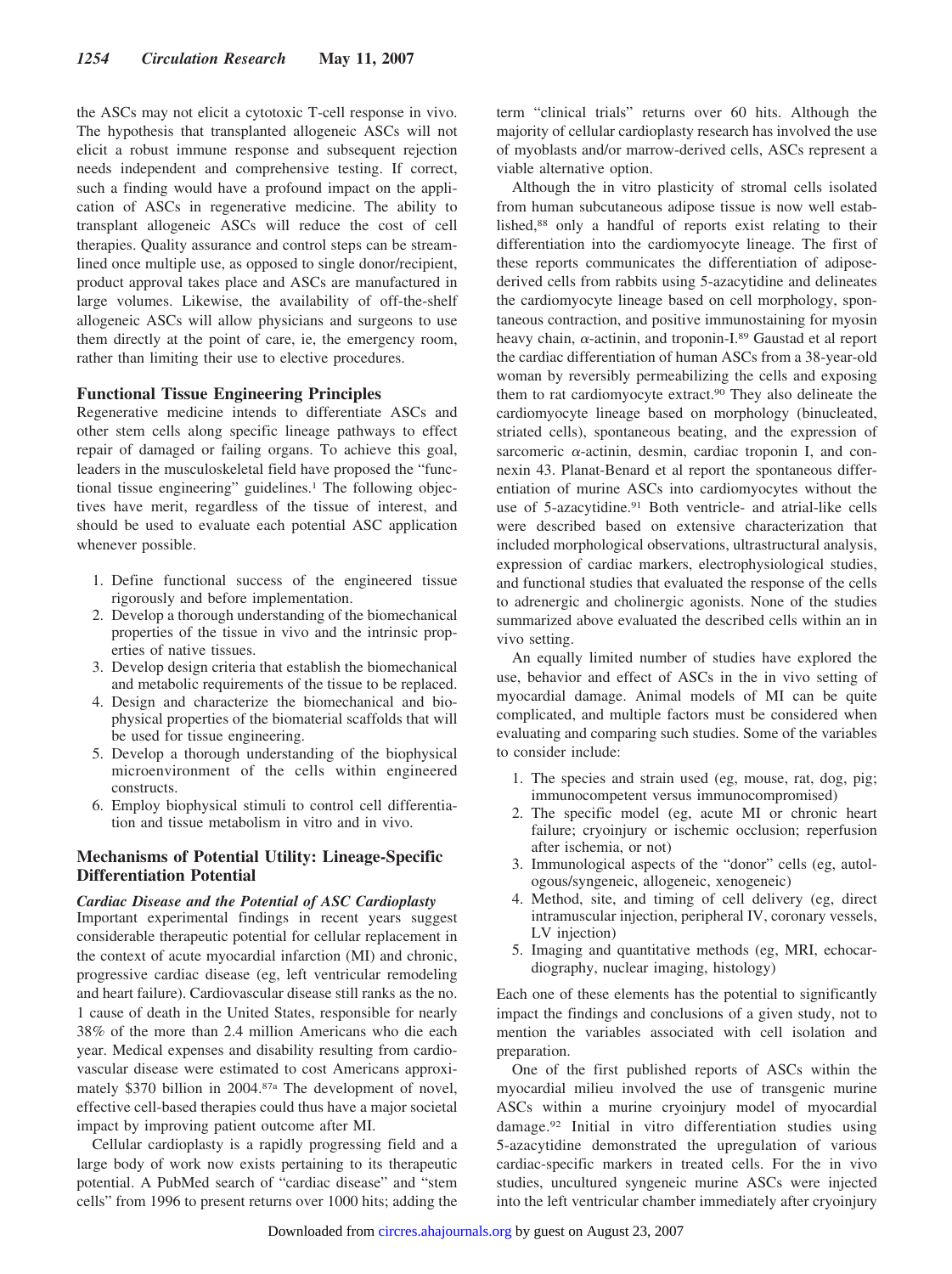and hearts were evaluated by histology up to 14 days postsurgery. Although no structural or functional analysis was performed, immunohistochemical staining revealed myocardial engraftment of ASCs with concomitant expression of myosin heavy chain, troponin I, and the transcription factor Nkx2.5.92

Katz et al demonstrated the engraftment of cultureexpanded human ASCs into infarcted myocardium using an immunocompromised murine model of acute reperfused MI.93 Cells were delivered by direct injection 20 minutes after reperfusion and subsequently identified postmortem using fluorescent labeling, 5-bromodeoxyuridine, and intracellular superparamagnetic iron oxide (SPIO) particles. MRI was used to noninvasively track cell position as well as to quantify cardiac structure and function. Although engrafted ASCs did not assume a morphology or demonstrate expression of proteins consistent with a cardiomyocyte phenotype, trends toward enhanced cardiac structure and function were detected in cell-treated mice compared with historical controls.

A recent article from Japan reports the efficient differentiation of  $CD29<sup>+</sup>$  murine ASCs from brown adipose tissue (BAT) into cardiomyocyte-like cells based on morphology, molecular and protein expression profile, and electrophysiological parameters.94 These cells were then tested in vivo using transgenic green fluorescent protein rat ASCs implanted into rat hearts after acute MI by coronary ligation. Echocardiography was used to assess cardiac function, revealing enhanced function and decreased remodeling compared with saline controls. Immunohistochemical analysis demonstrated that implanted cells expressed markers consistent with endothelial cells, smooth muscle cells, and cardiomyocytes. Interestingly,  $CD29<sup>+</sup>$  cells derived from white adipose tissue did not demonstrate these same properties, making translation of these findings to the clinical setting somewhat challenging.

In addition, Miyahara et al report the novel and intriguing use of ASCs grown as monolayer sheets for myocardial repair.95 Rat ASCs were isolated, flow characterized, and grown as intact monolayer sheets using temperatureresponsive culture dishes. The ASC sheets were shown to secrete significantly more angiogenic and antiapoptotic factors than sheets composed of dermal fibroblasts. Placement of the ASC sheets onto scarred myocardium 4 weeks after coronary ligation in rats resulted in decreased scarring and enhanced cardiac structure and function compared with untreated controls and dermal fibroblast treated animals. Histological analysis demonstrated that the engrafted ASC sheets grew to form a thickened layer over the infarcted muscle that included newly formed vessels and some cardiomyocytes.

Finally, Song et al have identified vascular endothelial growth factor (VEGF) as a critical factor in cardiomyogenesis in human ASCs.96 They observed spontaneous cardiomyocyte differentiation of freshly isolated human ASCs over a 12-day period based on the expression of Nkx2-.5, GATA-4, cardiac troponin T, and myosin chain 2 v.<sup>96</sup> These processes associated with high levels of VEGF expression by the human ASCs and could be inhibited by the presence of an anti-VEGF antibody, suggesting a possible paracrine mechanism of action.96

Although limited in volume, the existing literature does suggest that ASCs are able to engraft and survive within an infarcted myocardial milieu, acquire phenotypic markers consistent with cardiomyocyte and vascular-related lineages, and positively impact structural and functional end points. Despite these encouraging results, however, a great deal remains to be learned about cell-based therapies for myocardial damage.

#### *Endothelial*

The preadipocytes within adipose tissue depots and endothelial cells exhibit close relationships in vivo.<sup>97</sup> Following isolation, cells within the heterogeneous SVF express markers consistent with an endothelial phenotype including CD31, CD144 (VE-cadherin), and von Willebrand factor.65,68,98 –100 These should be distinguished from ASCs because they have demonstrated lineage commitment. Williams and colleagues pioneered the isolation of such differentiated endothelial cells from human adipose tissue.48,101 By screening for collagenase enzymes with specific characteristics, they recovered cells expressing von Willebrand factor.102 They were able to seed these endothelial cells onto synthetic vascular grafts and improve the patency of these grafts following surgery.47,48,101 Alternatively, they successfully transplanted the cells into the corpus cavernosum of rats, suggesting that they could be used in the treatment of erectile dysfunction.103

Others have documented the ability of SVF cells and culture expanded ASCs to undergo endothelial differentiation in vitro.<sup>65,66,68,98-100,104</sup> Planat-Benard et al<sup>98</sup> observed that CD13<sup>+</sup>CD34<sup>+</sup> SVF cells cultured in Matrigel expressed CD31 and von Willebrand factor. Moreover, the cells formed branching networks, consistent with the formation of vascular structures. Miranville et al<sup>65</sup> reported similar findings using a population of  $CD31$ <sup>- $CD34$ <sup>+</sup> SVF cells. The addition of</sup> VEGF enhanced their differentiation, based on expression of CD31 and the development of vascular structures in Matrigel. In related work, Cao et al<sup>68</sup> demonstrated that a population of CD31<sup>-</sup>CD34<sup>-</sup>CD106<sup>-</sup>, fetal liver kinase-1<sup>+</sup> (flk-1) adiposederived cells could express endothelial markers in response to VEGF. Likewise, Martinez-Estrada et al<sup>104</sup> found that flk-1<sup>+</sup> cells isolated from cultured ASCs displayed an endothelial phenotype in the presence of VEGF. In vivo studies further support the endothelial differentiation potential of SVF cells. In a rat ischemic hindlimb model, the introduction of the CD31<sup>-</sup> population improves angiogenesis and subsequent recovery of vascular supply.65,68,98,99,105 This finding has been confirmed by at least 5 independent groups and is reproduced both when the cells are delivered intravenously65,68,99 or by intramuscular injection in the direct vicinity of the ischemic injury.98,105 Although the ASCs can integrate as fully functional and differentiated endothelial cells in vivo, they may contribute additionally through paracrine pathways. The adipose-derived cells secrete angiogenic cytokines such as VEGF and hepatocyte growth factor (HGF), and these are postulated to contribute to the ASC angiogenic properties.99,105 The levels of VEGF and/or HGF secreted by ASCs can be induced by exposure of the cells to hypoxia,<sup>99</sup> growth and differentiation factor  $5,106$  tumor necrosis factor- $\alpha$ ,  $107$ basic fibroblast growth factor, epidermal growth factor, and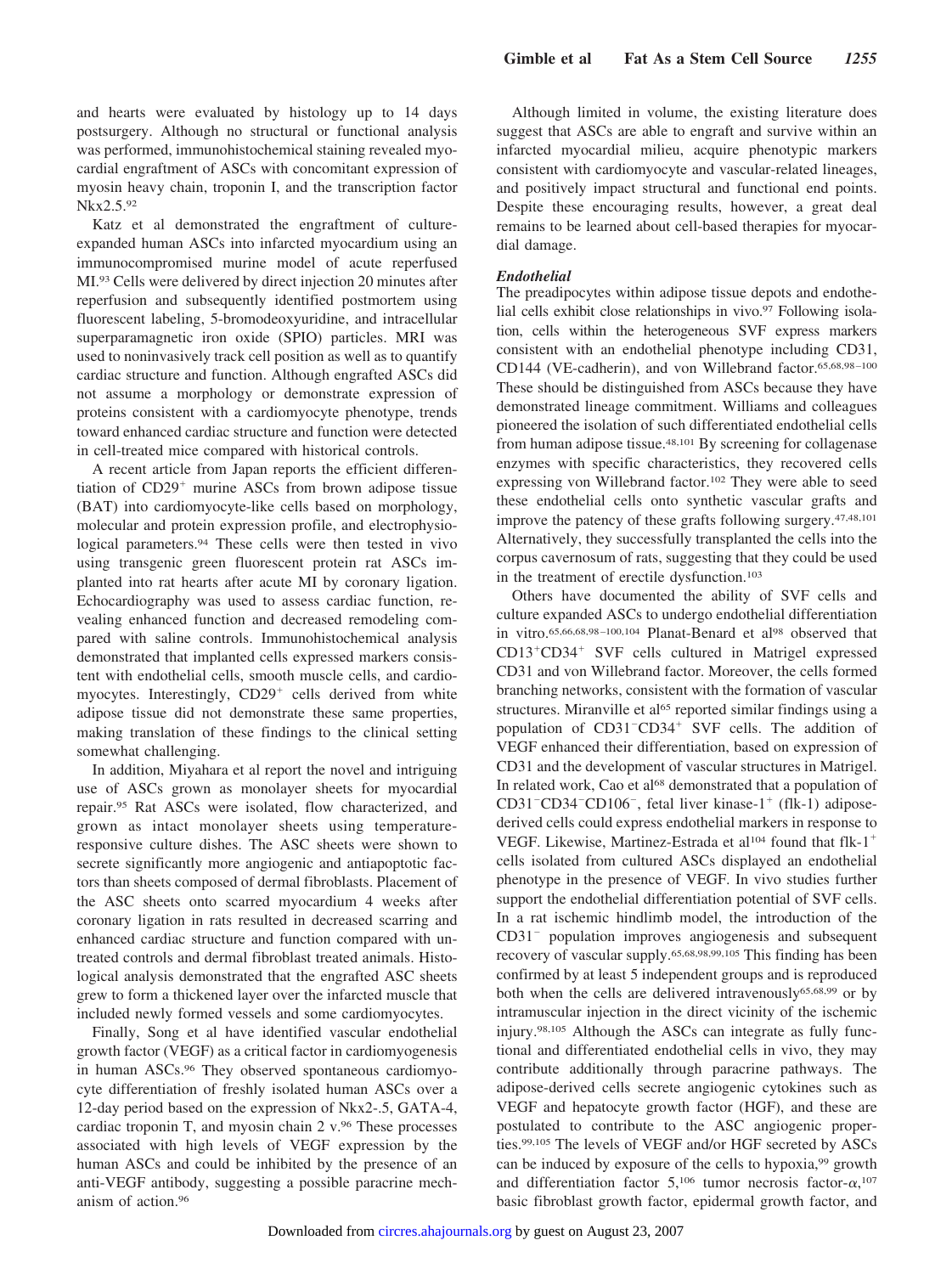ascorbate.108 In vivo studies using the murine 3T3-F442A preadipocyte model suggest that a reciprocal relationship may exist between angiogenesis and adipogenesis.109 This involves VEGF, because the introduction of VEGF receptor antibodies interferes with the formation of new adipose depots in vivo, which is consistent with a paracrine pathway between endothelial and preadipocyte cells.<sup>109</sup> Further support for a paracrine relationship between these lineages comes from the observation of increased proliferative rates noted in 2D and 3D cocultures of preadipocytes and endothelial cells.64,110

#### *Smooth Muscle*

In vitro, human ASCs can express  $\alpha$ -smooth muscle actin, calponin, and SM22, consistent with a smooth muscle phenotype.<sup>111,112</sup> The addition of transforming growth factor- $\beta$ and sphingosylphosphorylcholine induces human ASC expression of smooth muscle–associated markers.111,112 Overexpression studies in a preadipocyte murine model indicate that the aortic carboxypeptidase-like protein may underlie the mechanism of ASC smooth muscle differentiation.<sup>113,114</sup> In addition, mechanical stimuli modulate the smooth muscle phenotype; cyclic uniaxial strain reduced human ASC expression of  $\alpha$ -smooth muscle actin and calponin.<sup>115</sup> In vivo, human ASCs persist for up to 12 weeks and display the morphology of smooth muscle cells when injected into the urinary tract of immunodeficient mice.116 Technological developments allowing for the controlled generation and manipulation of ASC sheets may provide methods to deliver smooth muscle– differentiated ASCs for genitourinary and cardiovascular regenerative procedures.<sup>95,117</sup>

## **Evidence for Additional Lineage Differentiation**

There is a growing body of experimental evidence from both in vitro and in vivo studies demonstrating the multipotentiality of ASCs from adipose tissue isolated from humans and other species. These include the adipocyte,52,118 –120 chondrocyte, 52,120-122 hematopoietic supporting, 108,123 hepatocyte,<sup>124,125,126</sup> neuronal-like,<sup>52,53,127-130</sup> osteoblast,<sup>52,120,131-133</sup> pancreatic,<sup>134</sup> and skeletal myocyte<sup>52,120,135,136</sup> pathways. Because these lineage pathways fall outside of the scope of the current review, we refer the reader to in-depth reviews for further information on these subjects.88,137–139

## **Moving Into the Future: The Challenges**

Many important scientific and medical questions remain. These include the development of large scale manufacturing methods with appropriate quality assurance and quality control to generate cells in compliance with current Good Manufacturing Practices. Preferably, these steps will be performed in a closed, sterile container that minimizes risk for contamination of the tissue while protecting the personnel from exposure to bloodborne pathogens. Cell culture in stirred or rotating flasks, perfused hollow fiber bioreactors, or Teflon bags may be required. It will be valuable to develop a serum protein free culture medium to avoid issues related to bovine spongiform encephalopathy or other xenogeneic infections. Finally, it will be important to determine how to store the ASCs, what kind of containers to store them in, how to label those containers, how to ship them to the point of care, and how long their shelf life will be.

Recent studies have demonstrated that human ASCs, after prolonged culture in vitro, are capable of forming tumors in immunodeficient mice.<sup>83</sup> Consequently, long-term experiments examining the safety of ASC transplantation in appropriate animal models will be required. Such studies should be designed in consultation with regulatory agencies to insure that all preclinical questions are addressed before advancing to phase I studies in patients. If and when ASCs are approved for clinical use, physicians and health care professionals will need to be educated regarding their unique properties and correct application.

#### **Hope and Hype**

Mass media have covered the application of ASCs and other stem cells for the treatment of a wide range of medical conditions. Not surprisingly, US citizens have high expectations for the promise that these therapies will offer in the future. With time and resources, it is likely that some of these goals will be realized. Nevertheless, it is important for the scientific and medical communities to balance the hope from the hype. This balance should always be addressed whenever communicating new data or studies to the media. Time will only tell whether, someday, healthy individuals will voluntarily undergo liposuction to donate fat in the same way they now donate blood.

#### **Acknowledgments**

We thank Drs A. Bouloumie, L. Casteilla, J. Jung, K. Marra, J. P. Rubin, C. Sengenes, and K. Yoshimura for providing articles and discussion during the preparation of this review; Drs B. Kozak and R. Martin for critical reading of the manuscript; and P. Browne, T. Nguyen, X. Wu, and G. Yu for assistance in preparation of the figure.

#### **Sources of Funding**

This work was supported in part by funding from the Pennington Biomedical Research Center Clinical Nutrition Research Unit (P30 DK072476) and the Pennington Biomedical Research Foundation. The research at the Tulane University Primate Research Center was supported by the National Center for Research Resources, NIH grant RR00164, and a grant from the State of Louisiana Millennium Health Excellence Fund and the Louisiana Gene Therapy Research Consortium.

#### **Disclosures**

J.M.G. has collaborated and/or consulted with the following companies that are developing ASCs for tissue engineering and discovery applications: Anterogen, Artecel Inc, Cognate Bioservices Inc, Theradigm Inc, VetStem Inc, and Zen-Bio Inc.

#### **References**

- 1. Butler DL, Goldstein SA, Guilak F. Functional tissue engineering: the role of biomechanics. *J Biomech Eng*. 2000;122:570 –575.
- 2. Gimble JM. Adipose tissue-derived therapeutics. *Expert Opin Biol Ther*. 2003;3:705–713.
- 3. Bray GA. Medical consequences of obesity. *J Clin Endocrinol Metab*. 2004;89:2583–2589.
- 4. Katz AJ, Llull R, Hedrick MH, Futrell JW. Emerging approaches to the tissue engineering of fat. *Clin Plast Surg.* 1999;26:587– 603.
- 5. Kaplan FS, Hahn GV, Zasloff MA. Heterotopic ossification: two rare forms and what they can teach us. *J Am Acad Orthop Surg*. 1994;2: 288 –296.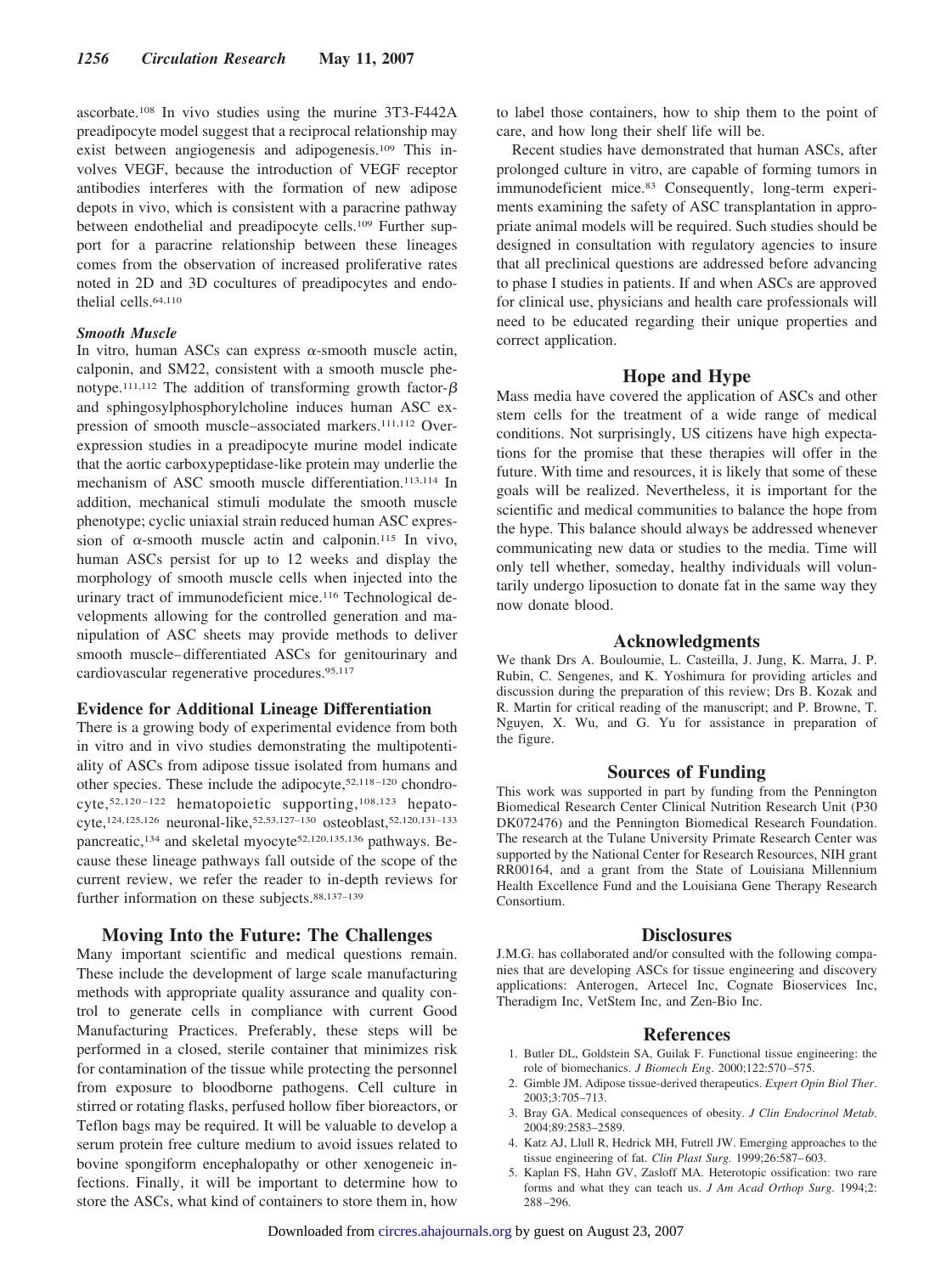- 6. Eddy MC, Jan De Beur SM, Yandow SM, McAlister WH, Shore EM, Kaplan FS, Whyte MP, Levine MA. Deficiency of the alpha-subunit of the stimulatory g protein and severe extraskeletal ossification. *J Bone Miner Res*. 2000;15:2074 –2083.
- 7. Yeh GL, Mathur S, Wivel A, Li M, Gannon FH, Ulied A, Audi L, Olmstead EA, Kaplan FS, Shore EM. Gnas1 mutation and cbfa1 misexpression in a child with severe congenital platelike osteoma cutis. *J Bone Miner Res*. 2000;15:2063–2073.
- 8. Juppner H. The genetic basis of progressive osseous heteroplasia. *N Engl J Med*. 2002;346:128 –130.
- 9. Shore EM, Glaser DL, Gannon FH. Osteogenic induction in hereditary disorders of heterotopic ossification. *Clin Orthop Relat Res.* 2000;374: 303–316.
- 10. Shore EM, Ahn J, Jan de Beur S, Li M, Xu M, Gardner RJ, Zasloff MA, Whyte MP, Levine MA, Kaplan FS. Paternally inherited inactivating mutations of the gnas1 gene in progressive osseous heteroplasia. *N Engl J Med*. 2002;346:99 –106.
- 11. Chan I, Hamada T, Hardman C, McGrath JA, Child FJ. Progressive osseous heteroplasia resulting from a new mutation in the gnas1 gene. *Clin Exp Dermatol*. 2004;29:77– 80.
- 12. Millington GW. Genomic imprinting and dermatological disease. *Clin Exp Dermatol*. 2006;31:681– 688.
- 13. Millis K, Weybright P, Campbell N, Fletcher JA, Fletcher CD, Cory DG, Singer S. Classification of human liposarcoma and lipoma using ex vivo proton nmr spectroscopy. *Magn Reson Med*. 1999;41:257–267.
- 14. Rosen ED, Spiegelman BM. Molecular regulation of adipogenesis. *Annu Rev Cell Dev Biol*. 2000;16:145–171.
- 15. Tontonoz P, Singer S, Forman BM, Sarraf P, Fletcher JA, Fletcher CD, Brun RP, Mueller E, Altiok S, Oppenheim H, Evans RM, Spiegelman BM. Terminal differentiation of human liposarcoma cells induced by ligands for peroxisome proliferator-activated receptor gamma and the retinoid x receptor. *Proc Natl Acad Sci U S A*. 1997;94:237–241.
- 16. Demetri GD, Fletcher CD, Mueller E, Sarraf P, Naujoks R, Campbell N, Spiegelman BM, Singer S. Induction of solid tumor differentiation by the peroxisome proliferator-activated receptor-gamma ligand troglitazone in patients with liposarcoma. *Proc Natl Acad Sci U S A*. 1999; 96:3951–3956.
- 17. Debrock G, Vanhentenrijk V, Sciot R, Debiec-Rychter M, Oyen R, Van Oosterom A. A phase II trial with rosiglitazone in liposarcoma patients. *Br J Cancer*. 2003;89:1409 –1412.
- 18. Cornelius P, MacDougald OA, Lane MD. Regulation of adipocyte development. *Annu Rev Nutr*. 1994;14:99 –129.
- 19. Neese RA, Misell LM, Turner S, Chu A, Kim J, Cesar D, Hoh R, Antelo F, Strawford A, McCune JM, Christiansen M, Hellerstein MK. Measurement in vivo of proliferation rates of slow turnover cells by 2h2o labeling of the deoxyribose moiety of DNA. *Proc Natl Acad Sci U S A*. 2002;99:15345–15350.
- 20. Strawford A, Antelo F, Christiansen M, Hellerstein MK. Adipose tissue triglyceride turnover, de novo lipogenesis, and cell proliferation in humans measured with 2h2o. *Am J Physiol Endocrinol Metab*. 2004; 286:E577–E588.
- 21. Cone RD. The central melanocortin system and energy homeostasis. *Trends Endocrinol Metab*. 1999;10:211–216.
- 22. Faust IM, Johnson PR, Hirsch J. Adipose tissue regeneration following lipectomy. *Science*. 1977;197:391–393.
- 23. Martin RJ, Hausman GJ, Hausman DB. Regulation of adipose cell development in utero. Proc Soc Exp Biol Med. 1998;219:200-210.
- 24. Nnodim JO. Development of adipose tissues. *Anat Rec*. 1987;219: 331–337.
- 25. Wright JT, Hausman GJ. Adipose tissue development in the fetal pig examined using monoclonal antibodies. *J Anim Sci*. 1990;68: 1170 –1175.
- 26. Wright JT, Hausman GJ. Monoclonal antibodies against cell surface antigens expressed during porcine adipocyte differentiation. *Int J Obes*. 1990;14:395– 409.
- 27. Castro-Malaspina H, Gay RE, Resnick G, Kapoor N, Meyers P, Chiarieri D, McKenzie S, Broxmeyer HE, Moore MA. Characterization of human bone marrow fibroblast colony-forming cells (cfu-f) and their progeny. *Blood*. 1980;56:289 –301.
- 28. Crossno JT, Majka SM, Graxia T, Gill RG, Klemm DJ. Rosiglitazone promotes development of a novel adipocyte population from bone marrow-derived criculating progenitor cells. *J Clin Invest*. 2006;116: 3220 –3229.
- 29. Hausman GJ, Hausman DB. Search for the preadipocyte progenitor cell. *J Clin Invest*. 2006;116:3103–3107.
- 30. Prunet-Marcassus B, Cousin B, Caton D, Andre M, Penicaud L, Casteilla L. From heterogeneity to plasticity in adipose tissues: sitespecific differences. *Exp Cell Res*. 2006;312:727–736.
- 30a. Schipper B, Marra KG, Rubin JP. Regional anatomic and age effects on cell function of human adipose-derived stem cells. *Fourth Annual International Fat Applied Technology Society*, October 21–24, 2006, Baton Rouge, La. Abstract.
- 31. Van Harmelen V, Rohrig K, Hauner H. Comparison of proliferation and differentiation capacity of human adipocyte precursor cells from the omental and subcutaneous adipose tissue depot of obese subjects. *Metabolism*. 2004;53:632– 637.
- 32. Rodbell M. Metabolism of isolated fat cells. II. The similar effects of phospholipase c (clostridium perfringens alpha toxin) and of insulin on glucose and amino acid metabolism. *J Biol Chem*. 1966;241:130 –139.
- 33. Rodbell M. The metabolism of isolated fat cells. IV. Regulation of release of protein by lipolytic hormones and insulin. *J Biol Chem*. 1966;241:3909 –3917.
- 34. Rodbell M, Jones AB. Metabolism of isolated fat cells. 3. The similar inhibitory action of phospholipase c (clostridium perfringens alpha toxin) and of insulin on lipolysis stimulated by lipolytic hormones and theophylline. *J Biol Chem*. 1966;241:140 –142.
- 35. Van RL, Bayliss CE, Roncari DA. Cytological and enzymological characterization of adult human adipocyte precursors in culture. *J Clin Invest*. 1976;58:699 –704.
- 36. Bjorntorp P, Karlsson M, Pertoft H, Pettersson P, Sjostrom L, Smith U. Isolation and characterization of cells from rat adipose tissue developing into adipocytes. *J Lipid Res*. 1978;19:316 –324.
- 37. Deslex S, Negrel R, Vannier C, Etienne J, Ailhaud G. Differentiation of human adipocyte precursors in a chemically defined serum-free medium. *Int J Obes*. 1987;11:19 –27.
- 38. Hauner H, Entenmann G, Wabitsch M, Gaillard D, Ailhaud G, Negrel R, Pfeiffer EF. Promoting effect of glucocorticoids on the differentiation of human adipocyte precursor cells cultured in a chemically defined medium. *J Clin Invest*. 1989;84:1663–1670.
- 39. Hauner H, Wabitsch M, Pfeiffer EF. Differentiation of adipocyte precursor cells from obese and nonobese adult women and from different adipose tissue sites. *Horm Metab Res Suppl*. 1988;19:35–39.
- 40. Illouz YG. Body contouring by lipolysis: a 5-year experience with over 3000 cases. *Plast Reconstr Surg*. 1983;72:591–597.
- 41. Moore JH Jr, Kolaczynski JW, Morales LM, Considine RV, Pietrzkowski Z, Noto PF, Caro JF. Viability of fat obtained by syringe suction lipectomy: effects of local anesthesia with lidocaine. *Aesthetic Plast Surg*. 1995;19:335–339.
- 42. Lalikos JF, Li YQ, Roth TP, Doyle JW, Matory WE, Lawrence WT. Biochemical assessment of cellular damage after adipocyte harvest. *J Surg Res*. 1997;70:95–100.
- 43. Oedayrajsingh-Varma MJ, van Ham SM, Knippenberg M, Helder MN, Klein-Nulend J, Schouten TE, Ritt MJ, van Milligen FJ. Adipose tissuederived mesenchymal stem cell yield and growth characteristics are affected by the tissue-harvesting procedure. *Cytotherapy*. 2006;8: 166 –177.
- 44. Yoshimura K, Shigeura T, Matsumoto D, Sato T, Takaki Y, Aiba-Kojima E, Sato K, Inoue K, Nagase T, Koshima I, Gonda K. Characterization of freshly isolated and cultured cells derived from the fatty and fluid portions of liposuction aspirates. *J Cell Physiol*. 2006;208:64 –76.
- 45. Kurita MMD, Shigeura T, Sato K, Gonda K, Harii K, Yoshimura K. Influences of centrifugation on cells and tissues in liposuction aspirates: optimized centrifugation for lipotransfer and cell isolation. *Plast Reconstr Surg.* In press.
- 46. Katz AJ, Hedrick MH, Llull R, Futrell JW. A novel device for the simple and efficient refinement of liposuctioned tissue. *Plast Reconstr Surg*. 2001;107:595–597.
- 47. Young C, Jarrell BE, Hoying JB, Williams SK. A porcine model for adipose tissue-derived endothelial cell transplantation. *Cell Transplant*. 1992;1:293–298.
- 48. Williams SK, Wang TF, Castrillo R, Jarrell BE. Liposuction-derived human fat used for vascular graft sodding contains endothelial cells and not mesothelial cells as the major cell type. *J Vasc Surg*. 1994;19: 916 –923.
- 49. Stashower M, Smith K, Williams J, Skelton H. Stromal progenitor cells present within liposuction and reduction abdominoplasty fat for autologous transfer to aged skin. *Dermatol Surg*. 1999;25:945–949.
- 50. Gronthos S, Franklin DM, Leddy HA, Robey PG, Storms RW, Gimble JM. Surface protein characterization of human adipose tissue-derived stromal cells. *J Cell Physiol*. 2001;189:54 – 63.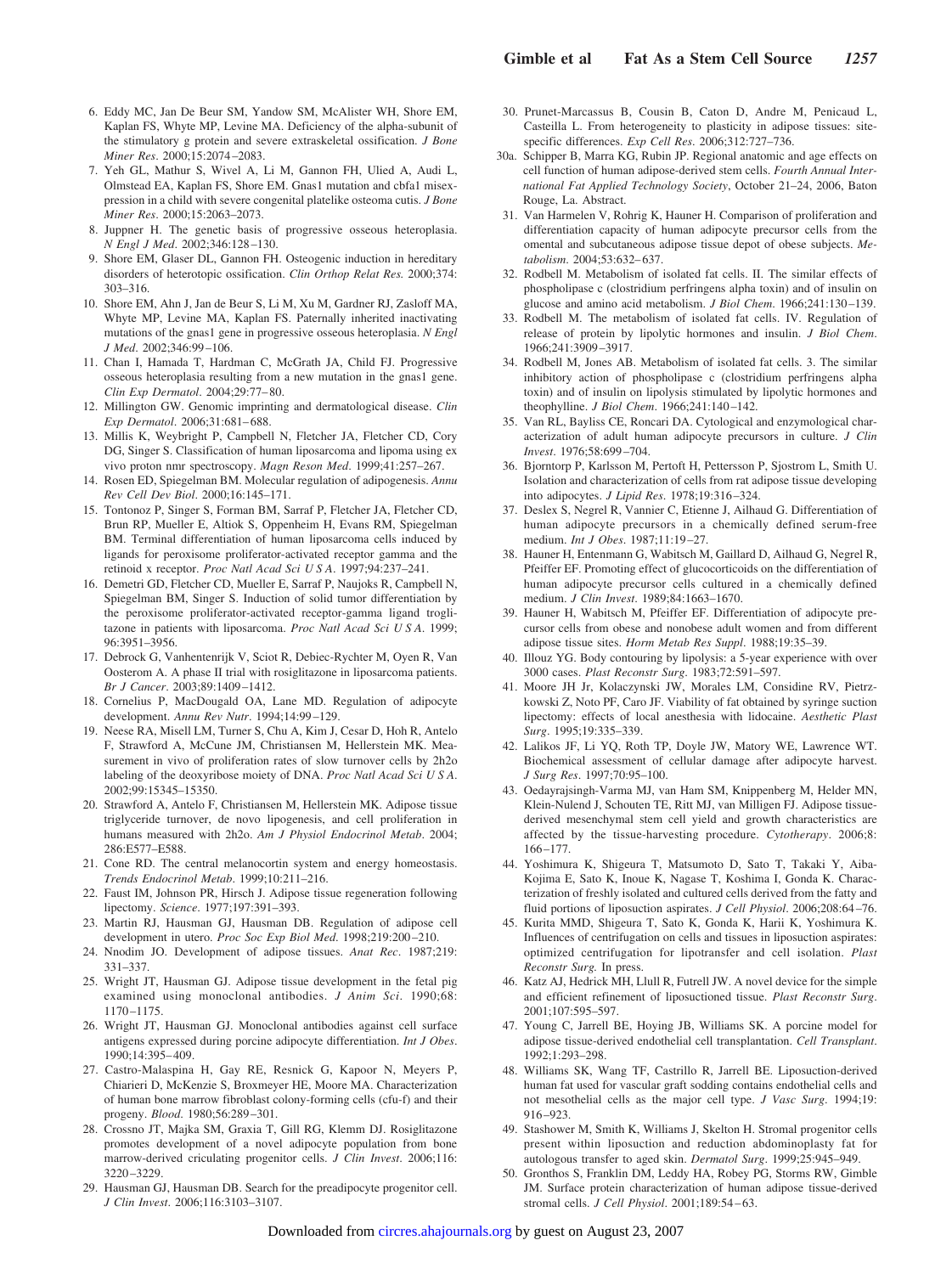- 51. Aust L, Devlin B, Foster SJ, Halvorsen YD, Hicok K, du Laney T, Sen A, Willingmyre GD, Gimble JM. Yield of human adipose-derived adult stem cells from liposuction aspirates. *Cytotherapy*. 2004;6:7–14.
- 52. Zuk PA, Zhu M, Ashjian P, De Ugarte DA, Huang JI, Mizuno H, Alfonso ZC, Fraser JK, Benhaim P, Hedrick MH. Human adipose tissue is a source of multipotent stem cells. *Mol Biol Cell*. 2002;13: 4279 – 4295.
- 53. Safford KM, Rice HE. Stem cell therapy for neurologic disorders: therapeutic potential of adipose-derived stem cells. *Curr Drug Targets*. 2005;6:57– 62.
- 54. Case J, Horvath TL, Howell JC, Yoder MC, March KL, Srour EF. Clonal multilineage differentiation of murine common pluripotent stem cells isolated from skeletal muscle and adipose stromal cells. *Ann N Y Acad Sci*. 2005;1044:183–200.
- 55. Katz AJ, Tholpady A, Tholpady SS, Shang H, Ogle RC. Cell surface and transcriptional characterization of human adipose-derived adherent stromal (hadas) cells. *Stem Cells*. 2005;23:412– 423.
- 56. Mitchell JB, McIntosh K, Zvonic S, Garrett S, Floyd ZE, Kloster A, Di Halvorsen Y, Storms RW, Goh B, Kilroy G, Wu X, Gimble JM. The immunophenotype of human adipose derived cells: temporal changes in stromal- and stem cell-associated markers. *Stem Cells.* 2006;24: 376 –385*.*
- 57. McIntosh K, Zvonic S, Garrett S, Mitchell JB, Floyd ZE, Hammill L, Kloster A, Halvorsen YD, Ting JP, Storms RW, Goh B, Kilroy G, Wu X, Gimble JM. The immunogenicity of human adipose derived cells: temporal changes in vitro. *Stem Cells*. 2006;24:1245–1253.
- 58. Nakagami H, Maeda K, Morishita R, Iguchi S, Nishikawa T, Takami Y, Kikuchi Y, Saito Y, Tamai K, Ogihara T, Kaneda Y. Novel autologous cell therapy in ischemic limb disease through growth factor secretion by cultured adipose tissue-derived stromal cells. *Arterioscler Thromb Vasc Biol*. 2005;25:2542–2547.
- 59. Pittenger MF, Mackay AM, Beck SC, Jaiswal RK, Douglas R, Mosca JD, Moorman MA, Simonetti DW, Craig S, Marshak DR. Multilineage potential of adult human mesenchymal stem cells. *Science*. 1999;284: 143–147.
- 60. Young HE, Steele TA, Bray RA, Detmer K, Blake LW, Lucas PW, Black AC Jr. Human pluripotent and progenitor cells display cell surface cluster differentiation markers cd10, cd13, cd56, and mhc class-i. *Proc Soc Exp Biol Med*. 1999;221:63–71.
- 61. Ryden M, Dicker A, Gotherstrom C, Astrom G, Tammik C, Arner P, Le Blanc K. Functional characterization of human mesenchymal stem cellderived adipocytes. *Biochem Biophys Res Commun*. 2003;311:391–397.
- 62. Dicker A, Le Blanc K, Astrom G, van Harmelen V, Gotherstrom C, Blomqvist L, Arner P, Ryden M. Functional studies of mesenchymal stem cells derived from adult human adipose tissue. *Exp Cell Res*. 2005;308:283–290.
- 63. Simmons PJ, Torok-Storb B. Identification of stromal cell precursors in human bone marrow by a novel monoclonal antibody, stro-1. *Blood*. 1991;78:55– 62.
- 64. Hutley LJ, Herington AC, Shurety W, Cheung C, Vesey DA, Cameron DP, Prins JB. Human adipose tissue endothelial cells promote preadipocyte proliferation. *Am J Physiol Endocrinol Metab*. 2001;281: E1037–E1044.
- 65. Miranville A, Heeschen C, Sengenes C, Curat CA, Busse R, Bouloumie A. Improvement of postnatal neovascularization by human adipose tissue-derived stem cells. *Circulation*. 2004;110:349 –355.
- 66. Sengenes C, Lolmede K, Zakaroff-Girard A, Busse R, Bouloumie A. Preadipocytes in the human subcutaneous adipose tissue display distinct features from the adult mesenchymal and hematopoietic stem cells. *J Cell Physiol*. 2005;205:114 –122.
- 67. Nakagami H, Morishita R, Maeda K, Kikuchi Y, Ogihara T, Kaneda Y. Adipose tissue-derived stromal cells as a novel option for regenerative cell therapy. *J Atheroscler Thromb*. 2006;13:77-81.
- 68. Cao Y, Sun Z, Liao L, Meng Y, Han Q, Zhao RC. Human adipose tissue-derived stem cells differentiate into endothelial cells in vitro and improve postnatal neovascularization in vivo. *Biochem Biophys Res Commun*. 2005;332:370 –379.
- 69. Winter A, Breit S, Parsch D, Benz K, Steck E, Hauner H, Weber RM, Ewerbeck V, Richter W. Cartilage-like gene expression in differentiated human stem cell spheroids: a comparison of bone marrow-derived and adipose tissue-derived stromal cells. *Arthritis Rheum*. 2003;48: 418 – 429.
- 70. Liu TM, Martina M, Hutmacher DW, Hui JH, Lee EH, Lim B. Identification of common pathways mediating differentiation of bone marrow-

and adipose tissue-derived human mesenchymal stem cells into three mesenchymal lineages. *Stem Cells*. 2007;25:750 –760.

- 71. Fraser JK, Wulur I, Alfonso Z, Hedrick MH. Fat tissue: an underappreciated source of stem cells for biotechnology. *Trends Biotechnol*. 2006; 24:150 –154.
- 72. Izadpanah R, Trygg C, Patel B, Kriedt C, Dufour J, Gimble JM, Bunnell BA. Biologic properties of mesenchymal stem cells derived from bone marrow and adipose tissue. *J Cell Biochem*. 2006;99:1286 –1297.
- 73. Kratchmarova I, Kalume DE, Blagoev B, Scherer PE, Podtelejnikov AV, Molina H, Bickel PE, Andersen JS, Fernandez MM, Bunkenborg J, Roepstorff P, Kristiansen K, Lodish HF, Mann M, Pandey A. A proteomic approach for identification of secreted proteins during the differentiation of 3t3–l1 preadipocytes to adipocytes. *Mol Cell Proteomics*. 2002;1:213–222.
- 74. Delany J, Floyd ZE, Zvonic S, Smith A, Gravois A, Reiners E, Wu X, Kilroy G, Lefevre M, Gimble JM. Proteomic analysis of primary cultures of human adipose derived stem cells: modulation by adipogenesis. *Mol Cell Proteomics*. 2005;4:731–740.
- 75. Celis JE, Moreira JM, Cabezon T, Gromov P, Friis E, Rank F, Gromova I. Identification of extracellular and intracellular signaling components of the mammary adipose tissue and its interstitial fluid in high risk breast cancer patients: toward dissecting the molecular circuitry of epithelialadipocyte stromal cell interactions. *Mol Cell Proteomics*. 2005;4: 492–522.
- 76. Welsh GI, Griffiths MR, Webster KJ, Page MJ, Tavare JM. Proteome analysis of adipogenesis. *Proteomics*. 2004;4:1042–1051.
- 77. Chen X, Cushman SW, Pannell LK, Hess S. Quantitative proteomic analysis of the secretory proteins from rat adipose cells using a 2D liquid chromatography-ms/ms approach. *J Proteome Res*. 2005;4:570 –577.
- 78. Zvonic S, Lefevre M, Kilroy G, Floyd ZE, Delany JP, Kheterpal I, Gravois A, Dow R, White A, Wu X, Gimble JM. Secretome of primary cultures of human adipose-derived stem cells: modulation of serpins by adipogenesis. *Mol Cell Proteomics.* 2007;6:18 –28.
- 79. Hausman GJ, Poulos SP, Richardson RL, Barb CR, Andacht T, Kirk HC, Mynatt RL. Secreted proteins and genes in fetal and neonatal pig adipose tissue and stromal-vascular cells. *J Anim Sci*. 2006;84: 1666 –1681.
- 80. Wang D, Park JS, Chu JS, Krakowski A, Luo K, Chen DJ, Li S. Proteomic profiling of bone marrow mesenchymal stem cells upon transforming growth factor beta1 stimulation. *J Biol Chem*. 2004;279: 43725– 43734.
- 81. Sun HJ BY, Choi YR, Shim JH, Han SH, Lee YW. A proteomic analysis during serial subculture and osteogenic differentiation of human mesenchymal stem cell. *J Orthop Res*. 2006;24:2059 –2071.
- 82. Estes BT, Wu AW, Storms RW, Guilak F. Extended passaging, but not aldehyde dehydrogenase activity, increases the chondrogenic potential of human adipose-derived adult stem cells. *J Cell Physiol*. 2006;209: 987–995.
- 83. Rubio D, Garcia-Castro J, Martin MC, de la Fuente R, Cigudosa JC, Lloyd AC, Bernad A. Spontaneous human adult stem cell transformation. *Cancer Res*. 2005;65:3035–3039.
- 84. Spees JL, Olson SD, Whitney MJ, Prockop DJ. Mitochondrial transfer between cells can rescue aerobic respiration. *Proc Natl Acad Sci U S A*. 2006;103:1283–1288.
- 85. Puissant B, Barreau C, Bourin P, Clavel C, Corre J, Bousquet C, Taureau C, Cousin B, Abbal M, Laharrague P, Penicaud L, Casteilla L, Blancher A. Immunomodulatory effect of human adipose tissue-derived adult stem cells: comparison with bone marrow mesenchymal stem cells. *Br J Haematol*. 2005;129:118 –129.
- 86. Cui L, Yin S, Yang P, Liu B, Zhang Y, Liu W, Cao YL. [Human adipose derived stem cells suppress lymphocyte proliferation induced by cellular or nonspecific mitogenic stimuli]. *Zhonghua Yi Xue Za Zhi*. 2005;85: 1890 –1894.
- 87. Bartholomew A, Sturgeon C, Siatskas M, Ferrer K, McIntosh K, Patil S, Hardy W, Devine S, Ucker D, Deans R, Moseley A, Hoffman R. Mesenchymal stem cells suppress lymphocyte proliferation in vitro and prolong skin graft survival in vivo. *Exp Hematol*. 2002;30:42– 48.
- 87a. National Institutes of Health, National Heart, Lung, and Blood Institute. *Fact Book Fiscal Year 2005*. Bethesda, Md: National Institutes of Health; 2006. Available at: http://www.nhlbi.nih.gov/about/ 03factbk.pdf.
- 88. Parker AM, Katz AJ. Adipose-derived stem cells for the regeneration of damaged tissues. *Expert Opin Biol Ther*. 2006;6:567–578.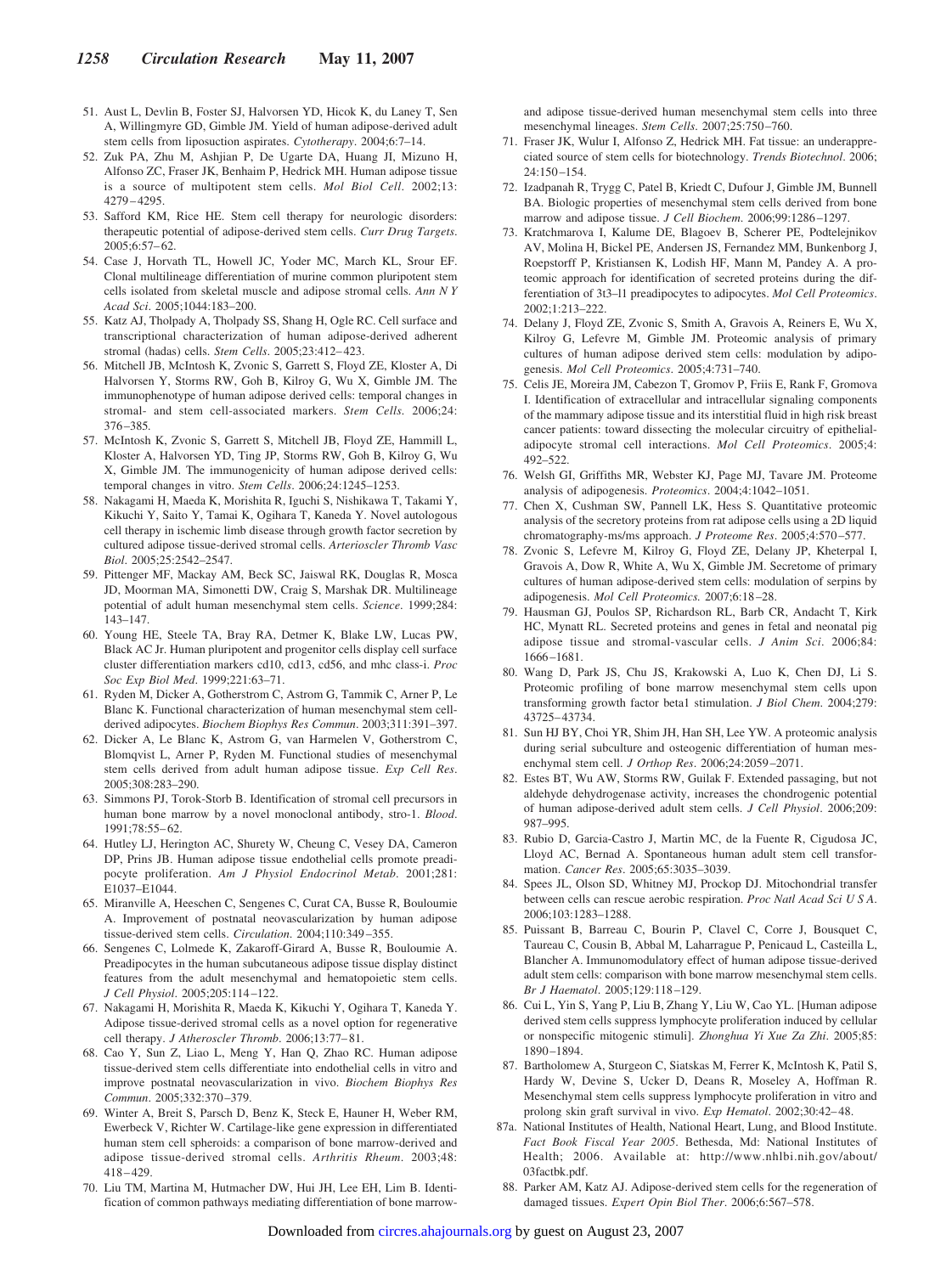- 89. Rangappa S, Entwistle JW, Wechsler AS, Kresh JY. Cardiomyocytemediated contact programs human mesenchymal stem cells to express cardiogenic phenotype. *J Thorac Cardiovasc Surg*. 2003;126:124 –132.
- 90. Gaustad KG, Boquest AC, Anderson BE, Gerdes AM, Collas P. Differentiation of human adipose tissue stem cells using extracts of rat cardiomyocytes. *Biochem Biophys Res Commun*. 2004;314:420 – 427.
- 91. Planat-Benard V, Menard C, Andre M, Puceat M, Perez A, Garcia-Verdugo JM, Penicaud L, Casteilla L. Spontaneous cardiomyocyte differentiation from adipose tissue stroma cells. *Circ Res*. 2004;94: 223–229.
- 92. Strem BM, Zhu M, Alfonso Z, Daniels EJ, Schreiber R, Beygui R, MacLellan WR, Hedrick MH, Fraser JK. Expression of cardiomyocytic markers on adipose tissue-derived cells in a murine model of acute myocardial injury. *Cytotherapy*. 2005;7:282–291.
- 93. Katz AJ, Zang Z, Shang H, Chamberlain AT, Berr SS, Roy RJ, Khurgel M, Epstein FH, French BA. Serial MRI assessment of human adiposederived stem cells (HASCS) in a murine model of reperfused myocardial infarction. *Adipocytes.* In press.
- 94. Yamada Y, Wang XD, Yokoyama S, Fukuda N, Takakura N. Cardiac progenitor cells in brown adipose tissue repaired damaged myocardium. *Biochem Biophys Res Commun*. 2006;342:662– 670.
- 95. Miyahara Y, Nagaya N, Kataoka M, Yanagawa B, Tanaka K, Hao H, Ishino K, Ishida H, Shimizu T, Kangawa K, Sano S, Okano T, Kitamura S, Mori H. Monolayered mesenchymal stem cells repair scarred myocardium after myocardial infarction. *Nat Med*. 2006;12:459 – 465.
- 96. Song YH, Gehmert S, Sadat S, Pinkernell K, Bai X, Matthias N, Alt E. VEGF is critical for spontaneous differentiation of stem cells into cardiomyocytes. *Biochem Biophys Res Commun*. 2007;354:999 –1003.
- 97. Hausman GJ, Richardson RL. Adipose tissue angiogenesis. *J Anim Sci*. 2004;82:925–934.
- 98. Planat-Benard V, Silvestre JS, Cousin B, Andre M, Nibbelink M, Tamarat R, Clergue M, Manneville C, Saillan-Barreau C, Duriez M, Tedgui A, Levy B, Penicaud L, Casteilla L. Plasticity of human adipose lineage cells toward endothelial cells: physiological and therapeutic perspectives. *Circulation*. 2004;109:656 – 663.
- 99. Rehman J, Traktuev D, Li J, Merfeld-Clauss S, Temm-Grove CJ, Bovenkerk JE, Pell CL, Johnstone BH, Considine RV, March KL. Secretion of angiogenic and antiapoptotic factors by human adipose stromal cells. *Circulation*. 2004;109:1292–1298.
- 100. Fraser JK, Schreiber R, Strem B, Zhu M, Alfonso Z, Wulur I, Hedrick MH. Plasticity of human adipose stem cells toward endothelial cells and cardiomyocytes. *Nat Clin Pract Cardiovasc Med.* 2006;3 Suppl 1:S33–S37.
- 101. Williams SK, Jarrell BE, Rose DG, Pontell J, Kapelan BA, Park PK, Carter TL. Human microvessel endothelial cell isolation and vascular graft sodding in the operating room. *Ann Vasc Surg*. 1989;3:146 –152.
- 102. Williams SK, McKenney S, Jarrell BE. Collagenase lot selection and purification for adipose tissue digestion. *Cell Transplant*. 1995;4: 281–289.
- 103. Wessells H, Williams SK. Endothelial cell transplantation into the corpus cavernosum: moving towards cell-based gene therapy. *J Urol*. 1999;162:2162–2164.
- 104. Martinez-Estrada OM, Munoz-Santos Y, Julve J, Reina M, Vilaro S. Human adipose tissue as a source of  $f$ Ik-1+ cells: new method of differentiation and expansion. *Cardiovasc Res*. 2005;65:328 –333.
- 105. Moon MH, Kim SY, Kim YJ, Kim SJ, Lee JB, Bae YC, Sung SM, Jung JS. Human adipose tissue-derived mesenchymal stem cells improve postnatal neovascularization in a mouse model of hindlimb ischemia. *Cell Physiol Biochem*. 2006;17:279 –290.
- 106. Zeng Q, Li X, Beck G, Balian G, Shen FH. Growth and differentiation factor-5 (GDF-5) stimulates osteogenic differentiation and increases vascular endothelial growth factor (VEGF) levels in fat-derived stromal cells in vitro. *Bone.* 2007;40:374 –381.
- 107. Wang M, Crisostomo P, Herring C, Meldrum KK, Meldrum DR. Human progenitor cells from bone marrow or adipose tissue produce VEGF, HGF and IGF-1 in response to TNF by a p38 mitogen acivated protein kinase dependent mechanism. *Am J Physiol Regul Integr Comp Physiol.* 2006;291:R880 –R884.
- 108. Kilroy GE, Foster S, Wu X, Ruiz J, Sherwood S, Heifetz A, Ludlow JW, Stricker DM, Potiny S, Green P, Halvorsen YDC, Cheatham B, Storms RW, Gimble JM. Cytokine profile of human adipose-derived stem cells: expression of angiogenic, hematopoietic, and pro-inflammatory factors. *J Cell Physiol.* In press.
- 109. Fukumura D, Ushiyama A, Duda DG, Xu L, Tam J, Krishna V, Chatterjee K, Garkavtsev I, Jain RK. Paracrine regulation of angiogenesis

and adipocyte differentiation during in vivo adipogenesis. *Circ Res*. 2003;93:e88 – e97.

- 110. Aoki S, Toda S, Sakemi T, Sugihara H. Coculture of endothelial cells and mature adipocytes actively promotes immature preadipocyte development in vitro. *Cell Struct Funct*. 2003;28:55– 60.
- 111. Jeon ES, Moon HJ, Lee MJ, Song HY, Kim YM, Bae YC, Jung JS, Kim JH. Sphingosylphosphorylcholine induces differentiation of human mesenchymal stem cells into smooth-muscle-like cells through a tgf-{beta} dependent mechanism. *J Cell Sci*. 2006;119:4994 –5005.
- 112. Lee WC, Rubin JP, Marra KG. Regulation of alpha-smooth muscle actin protein expression in adipose-derived stem cells. *Cells Tissues Organs*. 2006;183:80 – 86.
- 113. Gagnon A, Abaiian KJ, Crapper T, Layne MD, Sorisky A. Downregulation of aortic carboxypeptidase-like protein during the early phase of 3t3–l1 adipogenesis. *Endocrinology*. 2002;143:2478 –2485.
- 114. Abderrahim-Ferkoune A, Bezy O, Astri-Roques S, Elabd C, Ailhaud G, Amri EZ. Transdifferentiation of preadipose cells into smooth muscle-like cells: role of aortic carboxypeptidase-like protein. *Exp Cell Res*. 2004;293:219 –228.
- 115. Lee WC, Maul TM, Vorp DA, Rubin JP, Marra KG. Effects of uniaxial cyclic strain on adipose-derived stem cell morphology, proliferation, and differentiation. *Biomech Model Mechanobiol.* In press.
- 116. Jack GS, Almeida FG, Zhang R, Alfonso ZC, Zuk PA, Rodriguez LV. Processed lipoaspirate cells for tissue engineering of the lower urinary tract: implications for the treatment of stress urinary incontinence and bladder reconstruction. *J Urol*. 2005;174:2041–2045.
- 117. Burks CA, Bundy K, Fotuhi P, Alt E. Characterization of 75:25 poly(llactide-co-epsilon-caprolactone) thin films for the endoluminal delivery of adipose-derived stem cells to abdominal aortic aneurysms. *Tissue Eng*. 2006;12:2591–2600.
- 118. Halvorsen YD, Bond A, Sen A, Franklin DM, Lea-Currie YR, Sujkowski D, Ellis PN, Wilkison WO, Gimble JM. Thiazolidinediones and glucocorticoids synergistically induce differentiation of human adipose tissue stromal cells: biochemical, cellular, and molecular analysis. *Metabolism*. 2001;50:407– 413.
- 119. Sen A, Lea-Currie YR, Sujkowska D, Franklin DM, Wilkison WO, Halvorsen YD, Gimble JM. Adipogenic potential of human adipose derived stromal cells from multiple donors is heterogeneous. *J Cell Biochem*. 2001;81:312–319.
- 120. Zuk PA, Zhu M, Mizuno H, Huang J, Futrell JW, Katz AJ, Benhaim P, Lorenz HP, Hedrick MH. Multilineage cells from human adipose tissue: Implications for cell-based therapies. *Tissue Eng*. 2001;7:211–228.
- 121. Erickson GR, Gimble JM, Franklin DM, Rice HE, Awad H, Guilak F. Chondrogenic potential of adipose tissue-derived stromal cells in vitro and in vivo. *Biochem Biophys Res Commun*. 2002;290:763–769.
- 122. Wickham MQ, Erickson GR, Gimble JM, Vail TP, Guilak F. Multipotent stromal cells derived from the infrapatellar fat pad of the knee. *Clin Orthop.* 2003;196 –212.
- 123. Corre J, Barreau C, Cousin B, Chavoin JP, Caton D, Fournial G, Penicaud L, Casteilla L, Laharrague P. Human subcutaneous adipose cells support complete differentiation but not self-renewal of hematopoietic progenitors. *J Cell Physiol*. 2006;208:282–288.
- 124. Seo MJ, Suh SY, Bae YC, Jung JS. Differentiation of human adipose stromal cells into hepatic lineage in vitro and in vivo. *Biochem Biophys Res Commun*. 2005;328:258 –264.
- 125. Talens-Visconti R, Bonora A, Jover R, Mirabet V, Carbonell F, Castell JV, Gomez-Lechon MJ. Human mesenchymal stem cells from adipose tissue: differentiation into hepatic lineage. *Toxicol In Vitro.* 2007;21: 324 –329.
- 126. Talens-Visconti R, Bonora A, Jover R, Mirabet V, Carbonell F, Castell JV, Gomez-Lechon MJ. Hepatogenic differentiation of human mesenchymal stem cells from adipose tissue in comparison with bone marrow mesenchymal stem cells. *World J Gastroenterol*. 2006;12:5834 –5845.
- 127. Safford KM, Hicok KC, Safford SD, Halvorsen YD, Wilkison WO, Gimble JM, Rice HE. Neurogenic differentiation of murine and human adipose-derived stromal cells. *Biochem Biophys Res Commun*. 2002; 294:371–379.
- 128. Safford KM, Safford SD, Gimble JM, Shetty AK, Rice HE. Characterization of neuronal/glial differentiation of murine adipose-derived adult stromal cells. *Exp Neurol*. 2004;187:319 –328.
- 129. Kang SK, Putnam LA, Ylostalo J, Popescu IR, Dufour J, Belousov A, Bunnell BA. Neurogenesis of rhesus adipose stromal cells. *J Cell Sci*. 2004;117:4289 – 4299.
- 130. Krampera M, Marconi S, Pasini A, Galie M, Rigotti G, Mosna F, Tinelli M, Lovato L, Anghileri E, Andreini A, Pizzolo G, Sbarbati A, Bonetti B.